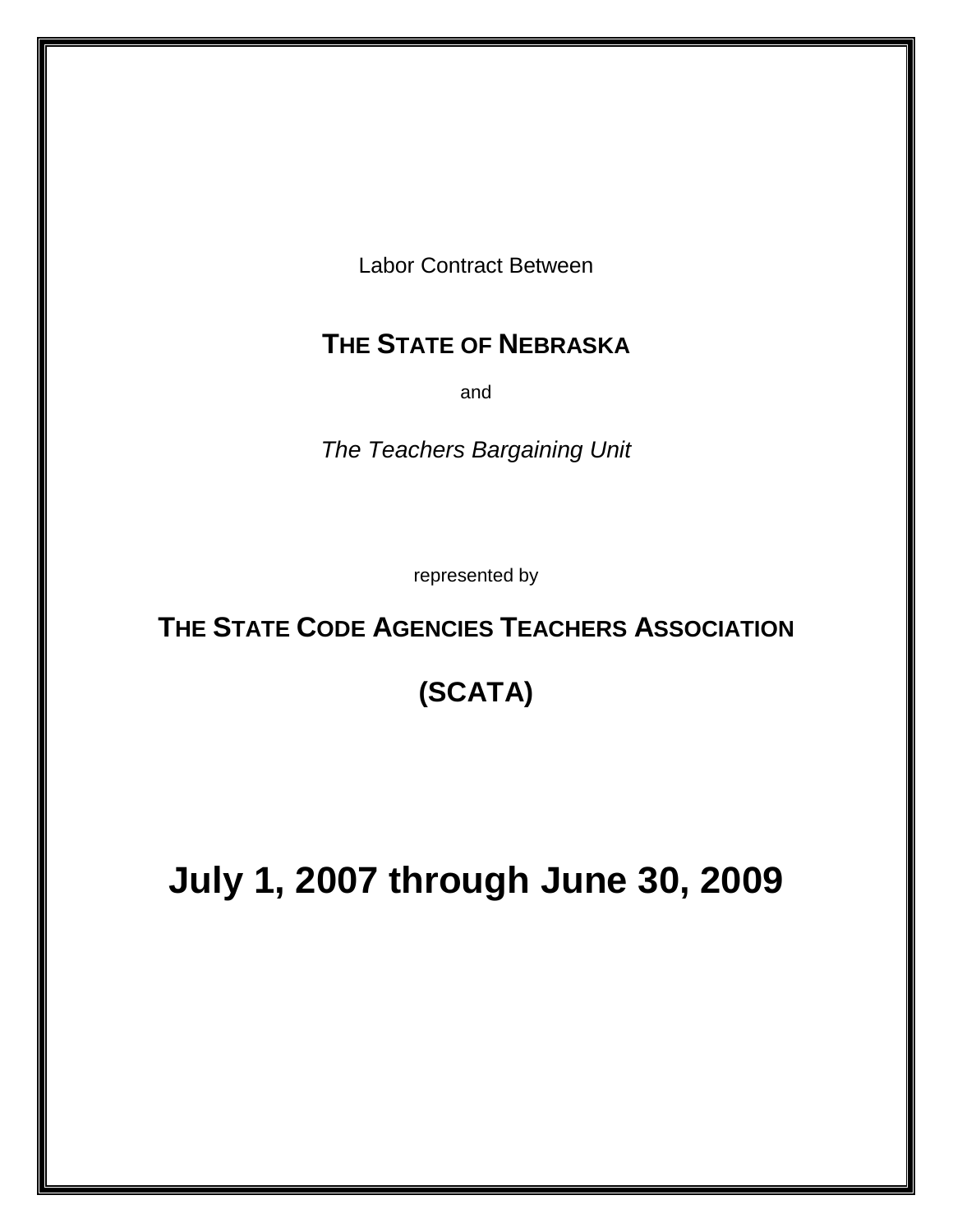# **TABLE OF CONTENTS**

|                                                                                                                                     | $\overline{2}$                                                                            |
|-------------------------------------------------------------------------------------------------------------------------------------|-------------------------------------------------------------------------------------------|
|                                                                                                                                     | $\overline{2}$                                                                            |
|                                                                                                                                     | $\overline{2}$                                                                            |
|                                                                                                                                     | 3                                                                                         |
|                                                                                                                                     | $\overline{4}$                                                                            |
|                                                                                                                                     | 5                                                                                         |
|                                                                                                                                     | $\overline{7}$                                                                            |
|                                                                                                                                     | 9                                                                                         |
|                                                                                                                                     | 14                                                                                        |
|                                                                                                                                     | 15                                                                                        |
|                                                                                                                                     | 15                                                                                        |
|                                                                                                                                     | 16                                                                                        |
|                                                                                                                                     | 18                                                                                        |
|                                                                                                                                     | 19                                                                                        |
|                                                                                                                                     | 20                                                                                        |
| $\sim$<br>$\sim$<br><b>ARTICLE 10 -</b><br><b>ARTICLE 11 -</b><br><b>ARTICLE 12 -</b><br><b>ARTICLE 13 -</b><br><b>ARTICLE 14 -</b> | ARTICLE 1 -<br>$\sim$<br>$\sim$<br>$\sim$<br>$\overline{a}$<br>ARTICLE 8 -<br>ARTICLE 9 - |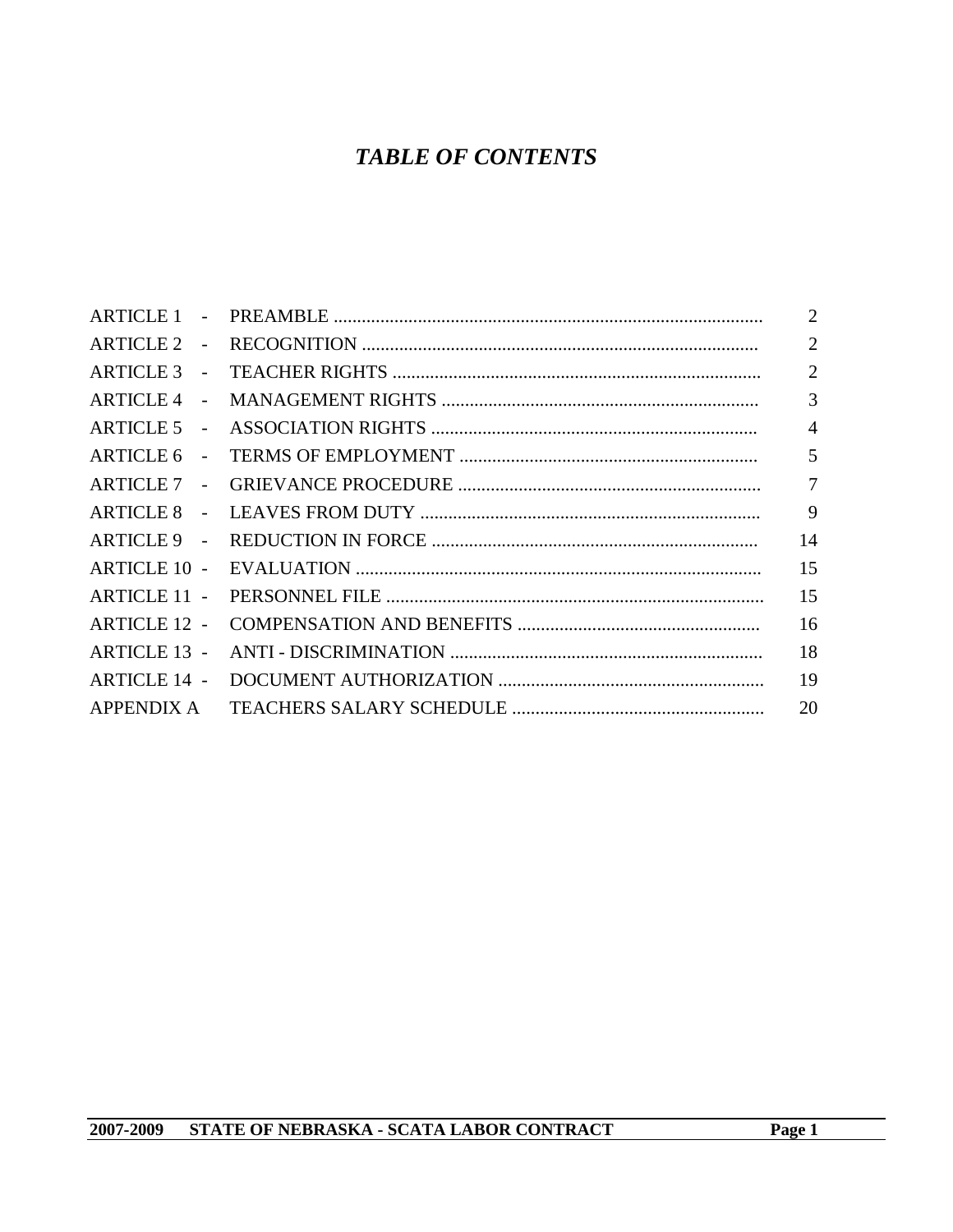#### **ARTICLE 1 - PREAMBLE**

- 1.1 This AGREEMENT is made and entered at Lincoln, Nebraska, by and between the State of Nebraska (hereinafter referred to as the Employer) and the State Code Agency Teachers' Association (hereinafter referred to as the Association).
- 1.2 This agreement shall constitute the full and complete commitments between the parties and may be altered only through the mutual consent of the parties in written and signed amendments to this agreement. The parties will receive copies of any changes made pursuant to this provision.
- 1.3 This agreement shall supersede any rules, regulations, or practices of the Employer including merit raises which shall be contrary to or inconsistent with the terms of this agreement. The provisions of this agreement shall be incorporated into and be considered part of the established policies of each facility.
- 1.4 If any provision of this agreement or any application of this agreement to any teacher or group of teachers shall be found contrary to law or applicable regulation, then such provision or application shall not be deemed valid and subsisting except to the extent permitted by law, but all other provisions or applications of this agreement shall continue in full force and effect.

# **ARTICLE 2 - RECOGNITION**

- 2.1 The State of Nebraska (herein referred to as the Employer) recognizes the State Code Agency Teachers Association (hereinafter referred to as the Association) as the exclusive and sole collective bargaining agent for all teachers other than temporary in agencies defined by CIR Order 691 in 1987.
- 2.2 Teachers shall mean all employees other than temporary who are occupying positions which require a teaching certificate.

# **ARTICLE 3 - TEACHER RIGHTS**

- 3.1 Nothing contained in this agreement shall be construed to deny any teacher, employed by a particular state agency, those rights provided under applicable Nebraska or Federal law. Rights granted to teachers herein shall be deemed to be in addition to those provided above unless said rights are legally modified or amended by this agreement.
- 3.2 No permanent teacher will be disciplined, reprimanded, have compensation reduced or withheld or be deprived of any professional advantage without just cause. Any suspension of a teacher, pending investigation and disposition of the case, shall be with pay. Such action shall be subject to the grievance procedure herein set forth, and said action may be upheld, modified or reversed (including back pay provisions as required) as a result of said grievance.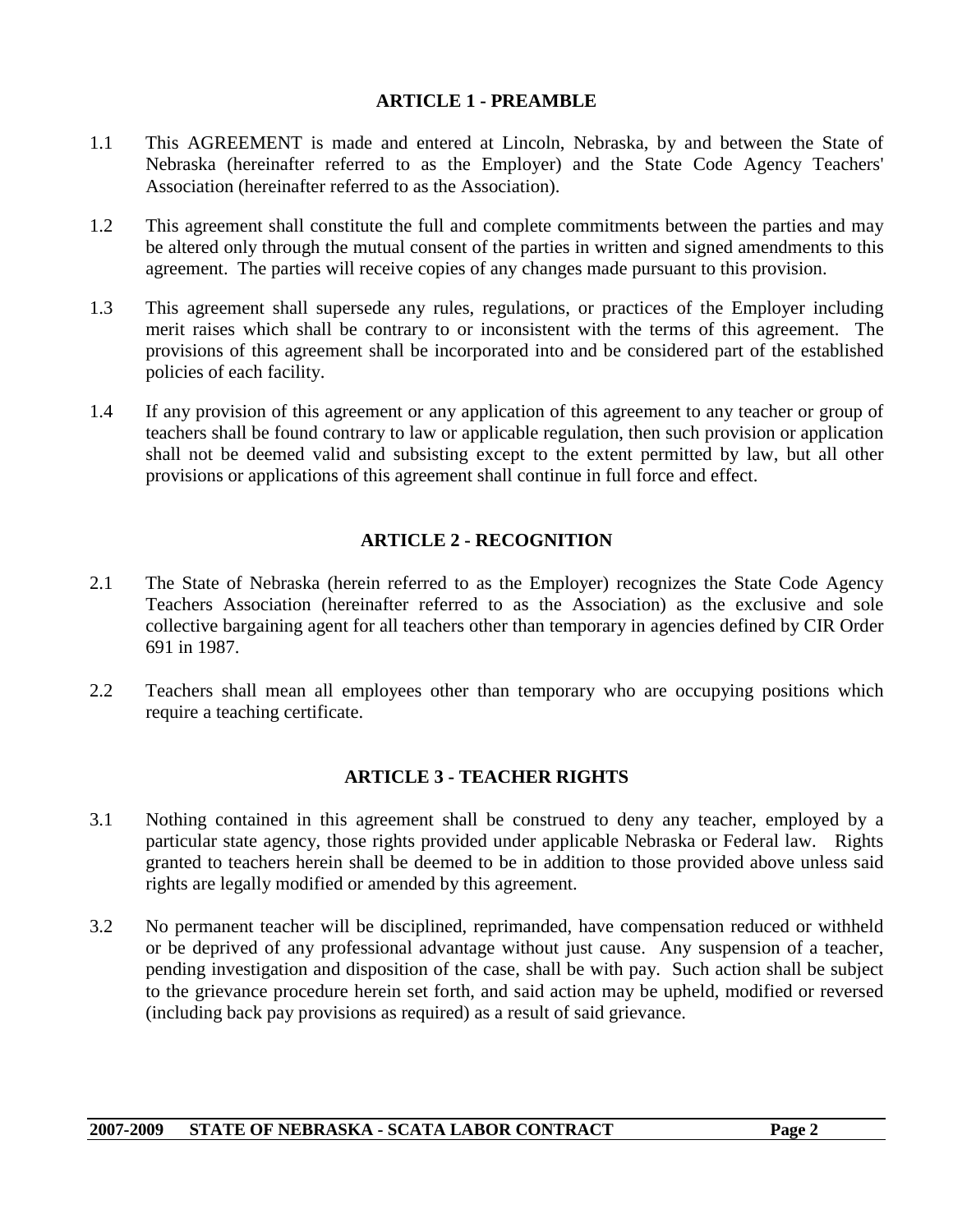3.3 Neither the Employer or its agents nor the Association or its agents will discriminate against any teacher with respect to terms and conditions of employment by reason of their membership in the Association and its affiliates, their participation in collective bargaining, or the institution of a grievance under the terms of this agreement.

# **ARTICLE 4 - MANAGEMENT RIGHTS**

- 4.1 It is understood and agreed that the Employer possesses the right to operate and direct the employees of the State and its various agencies to the extent that such rights do not violate its legal authority, and to the extent such rights are not modified by this Contract. These rights include, but are not limited to:
- 4.1.1 The right to determine, effectuate and implement the State's budget, mission, goals, and objectives.
- 4.1.2 The right to manage and supervise all operations and functions of the State.
- 4.1.3 The right to establish, allocate, schedule, assign, modify, change and discontinue Agency operations, work shifts, and working hours.
- 4.1.4 The right to establish, allocate, assign, or modify an employee's duties and responsibilities. Management agrees to give employees a minimum of five (5) days notice of changes except in emergency situations.
- 4.1.5 The right to hire, train, assign, and retain employees; suspend, discharge or take other disciplinary action against employees for just cause; and to relieve employees from duties due to lack of work or funds, or the employee's inability to physically perform his/her assigned duties after the Employer has attempted to accommodate the employee's disability.
- 4.1.6 The right to increase, reduce, change, modify and alter the composition and size of the work force.
- 4.1.7 The right to determine, and implement policies for the selection, training, and assignment of employees.
- 4.1.8 The right to create, establish, change, modify and discontinue any State function, operation or division.
- 4.1.9 The right to establish, implement, modify and change financial policies, accounting procedures, contract for goods and/or services, public relations and procedures and policies for the safety, health and protection of property, personnel or client interests.
- 4.1.10 The right to adopt, modify, change, enforce, or discontinue any existing rules, regulations, procedures or policies.
- 4.1.11 The right to determine and enforce employee performance standards.

#### **2007-2009 STATE OF NEBRASKA - SCATA LABOR CONTRACT Page 3**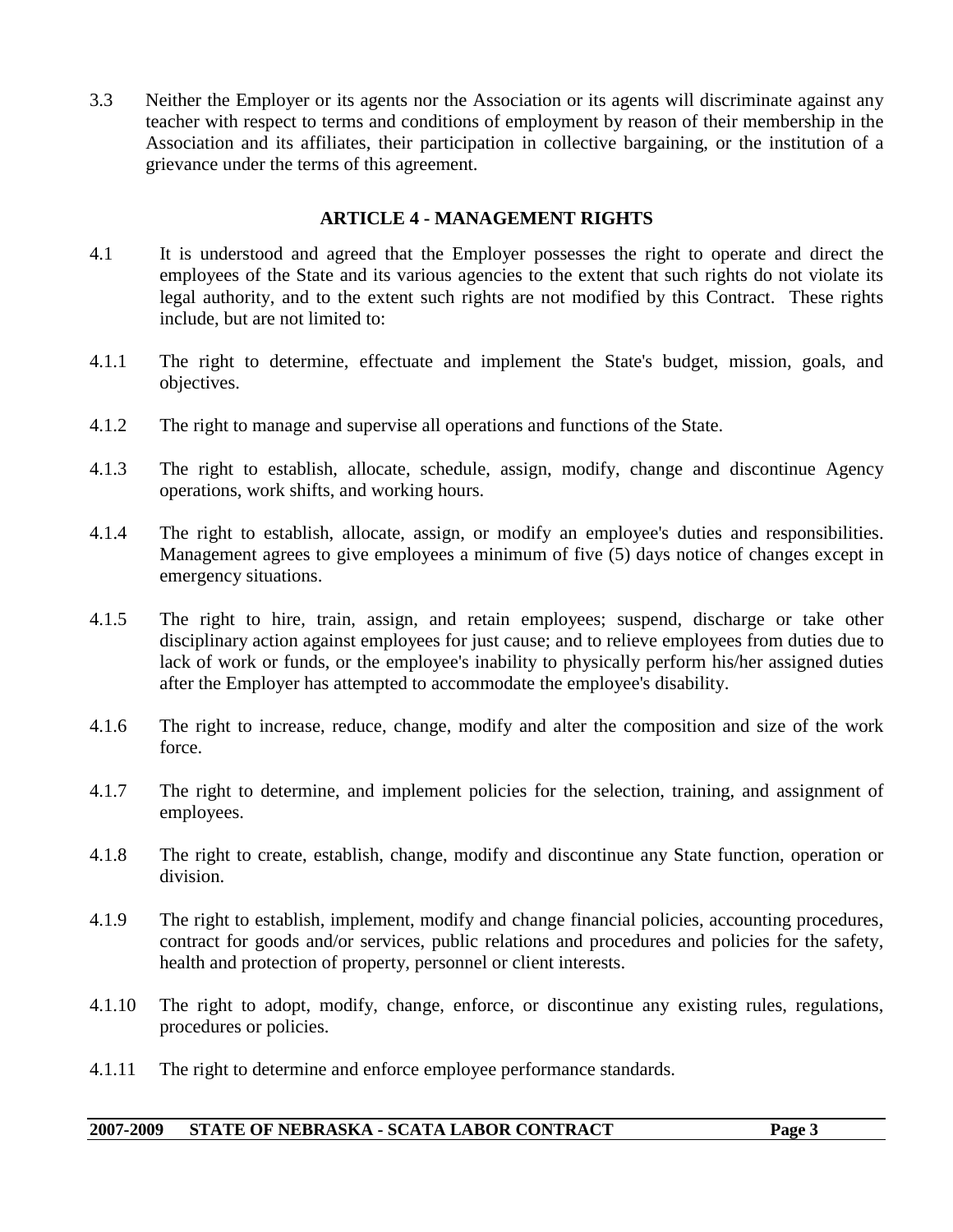4.1.12 The right to introduce new or improved methods, equipment, technology or facilities.

# **ARTICLE 5 - ASSOCIATION RIGHTS**

- 5.1 Upon receipt of a voluntary written individual authorization order from any of its employees covered by this Contract on forms provided by the Association, the Employer will deduct from the pay due such employee those dues required as the employee's membership in the Association.
- 5.2 Such order shall be effective only as to membership dues becoming due after the delivery of such authorization to the payroll office of the employing unit. Deductions shall be made only when the employee has sufficient earnings to cover the deductions for social security, federal taxes, state taxes, retirement, health insurance, and life insurance. Deductions shall be in such exact amount to be withheld and shall begin within the next payroll cycle.
- 5.3 Such dues deductions shall be terminable after written notice to the Employer and the Association. The Employer shall terminate the payroll dues deduction within the next payroll cycle.
- 5.4 Representatives of the Association and its affiliates may, upon approval of their immediate supervisor, be allowed to conduct Association business on school property during non-work time, providing that such business does not cause interruption of the school program or other programs. The Association may be allowed the use of the school buildings for meetings. Such use shall not be unreasonably denied.
- 5.5 Reasonable space will be made available to the Association on existing bulletin boards customarily used for the posting of general personnel or employment information to the members of the unit.
- 5.6 Material to be placed on the bulletin boards shall be limited to notices of the Association's recreational, educational and social affairs; Association correspondence and documents, whose content is not libelous, editorial or interfering in nature with institutional policy and procedure, notices of Association elections, appointments and results of Association elections and notices of Association meetings.
- 5.7 All notices other than those listed above shall be presented to the Facility Head or his/her designated representative for approval. Such notices, if approved, shall indicate both posting and removal dates. The Association will be responsible for posting and removal of all Association notices.
- 5.8 The Association shall be allowed reasonable use of school equipment, providing the Association furnishes expendable supplies consumed during such use, and that such use does not cause undue interruption of the school program.
- 5.9 The Association shall be allowed to make reasonable use of the school's communication system provided such use does not cause undue interruption of the school program. Association written communications will not be monitored and be treated as private and confidential when marked as such.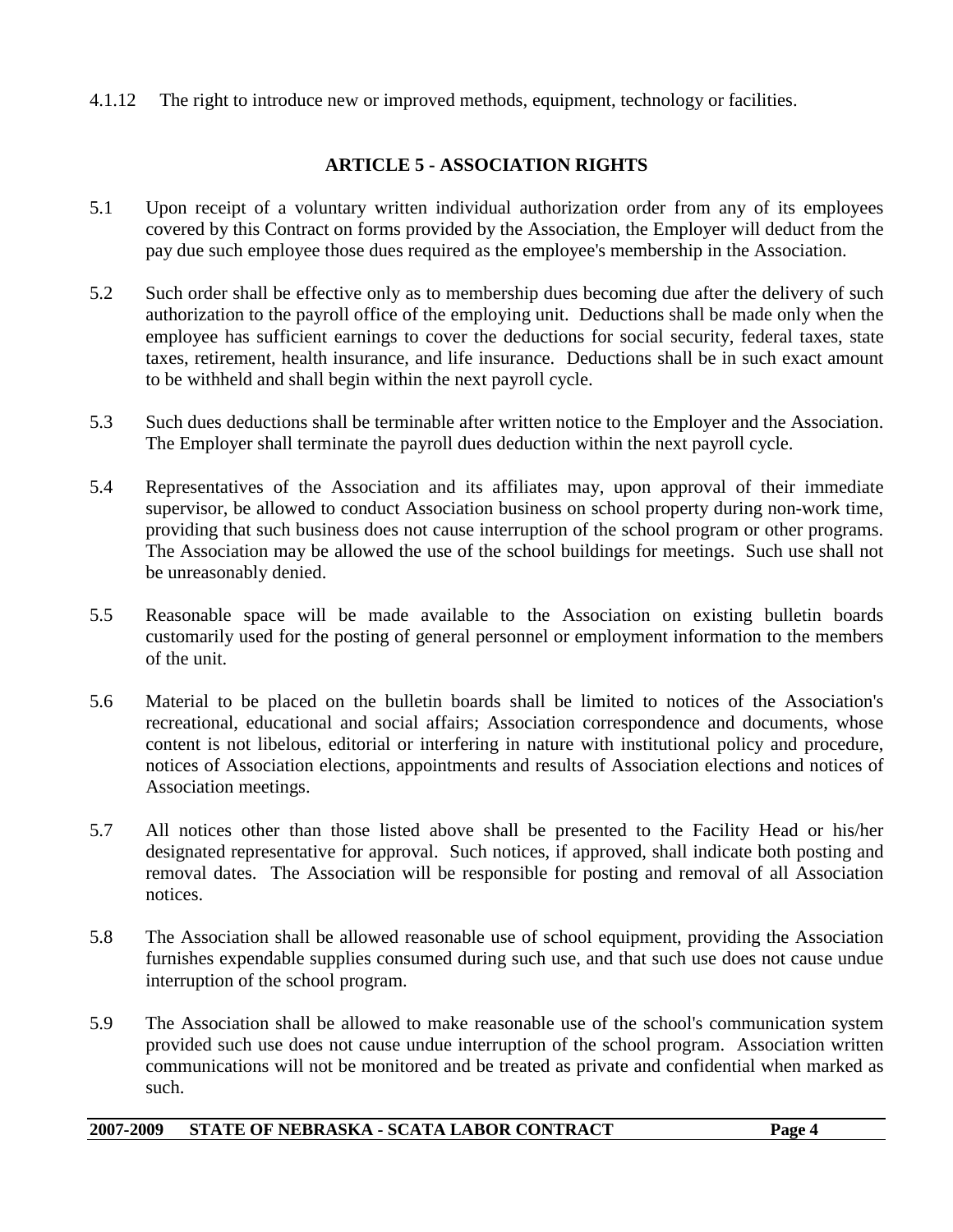5.10 SCATA shall have paid leave for the purpose of allowing members to attend bargaining and bargaining caucus.

## **ARTICLE 6 - TERMS OF EMPLOYMENT**

- 6.1 The term of this contract shall be July 1, 2007 through June 30, 2009.
- 6.2 Teachers are responsible to the facility for eight work hours each day between the hours of 7:30 a.m. and 5:00 p.m., except at NCCW where teachers are responsible for eight work hours each day between the hours of 8:00 a.m. and 9:00 p.m. Teachers shall be required to be at the facility for a minimum of seven and one-half hours per day, except at BSDC, HRC, LRC, and NCCW, where teachers shall be responsible for being present at the facility for eight work hours each day.
	- 6.2.1 For bargaining unit teachers, any time that Management requires the teacher to work outside of the 7:30 a.m. - 5:00 p.m. workday, or scheduled workday for LRC, NCCW, BSDC, or HRC teachers, or any time worked on non-contract days will be compensated in time off at the rate of one hour for each hour worked.
	- 6.2.2 Use of compensatory time will be at the time requested by the teacher subject to the approval of the teacher's immediate supervisor. Requests shall not be unreasonably denied.
	- 6.2.3 Teachers required to be on-call, shall be compensated at the rate of \$1.25 per hour for each hour spent in such on-call status.
	- 6.2.4 At YRTC Kearney, prior to an increase being made in the time teachers are in contact with students in the classroom, a labor-management committee, consisting of three Union representatives and three Employer representatives, will be convened. The labormanagement committee, after discussing the issues involved, will make a recommendation to the Department of Health and Human Services, concerning the increase in classroom student contact time. The Department of Health and Human Services shall give the recommendation serious consideration, in making a decision, but shall not be required to implement the recommendation.
- 6.3 Each teacher shall be provided a minimum 30 minute, duty free lunch period, and at NCCW, the evening meal period shall be available between 5:00 p.m. and 6:30 p.m.
- 6.4 The normal workweek for bargaining unit teachers shall be 5 days, Monday through Friday.
- 6.5 The annual employment period shall be 188 days for teachers employed at YRTC-Kearney; 185 days for teachers employed at YRTC-Geneva; 188 days for teachers employed at LRC; 188 days for teachers employed at HRC; 224 days for teachers employed at BSDC; and 222 days for teachers employed at NCCW. Within the above contract days at YRTC-Kearney, YRTC-Geneva, BSDC, HRC, and LRC shall be at least six non-student contact days per year with at least one-half day at the end of each grading period with no mandatory training during these one-half days, as part of the school calendar.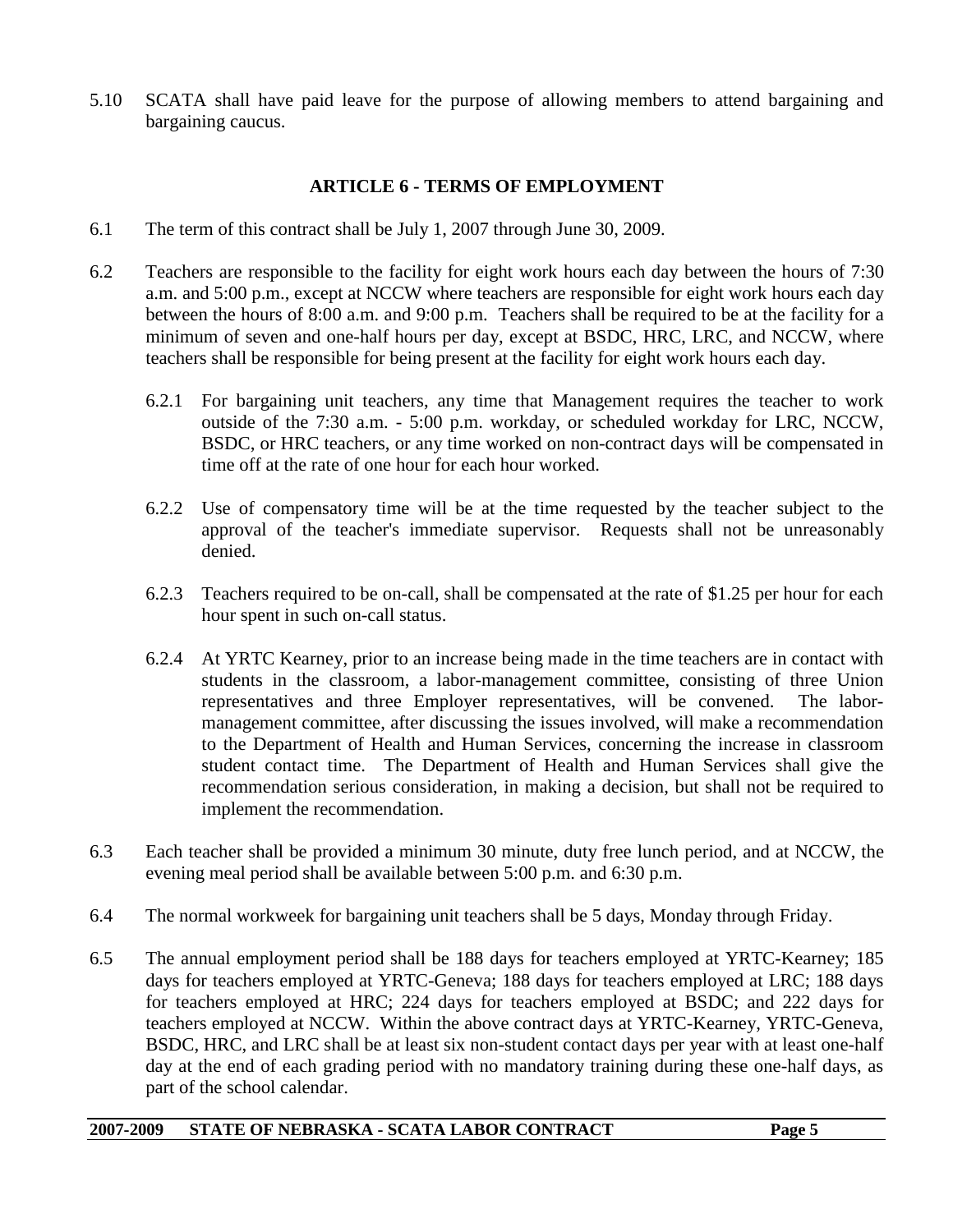- 6.6 Teachers employed beyond the basic 185 day annual employment period shall receive salary and leaves as defined elsewhere in this agreement on a pro rata basis. All prorated leaves shall be rounded to the nearest day.
- 6.7 Optional extended employment to teach in the summer programs may be offered to teachers employed for the regular school year. Bargaining unit teachers shall be notified of Management's decision concerning extended summer employment by March 1st of each year. Those bargaining unit teachers not offered summer employment shall be provided the opportunity, upon request, for consultation with the appropriate administrator. Such consultation shall include justification for Management's decision. Such decisions shall not be based on Management's ability to hire nonbargaining unit teachers at a lesser rate.
- 6.8 All bargaining unit classroom teachers shall be provided a minimum of one (1) continuous instructional period per day without students for the purpose of planning and preparation. Teachers shall not be required to attend mandatory training during this planning period, more than once per month.
- 6.9 The Employer acknowledges that a teacher's primary responsibility is to teach.
- 6.10 Each teacher agrees to be governed by the policies of the Employer, that are not addressed in the negotiated agreement and that the teaching duties to be performed under this contract shall be subject to assignment by their immediate supervisor. Such duties shall not preclude the occasional assignment of nonteaching related duties which involve supervising youth.
- 6.11 Termination of teachers for just cause will be in accordance with the provisions of applicable State law. Evaluations used to justify termination for just cause shall be only those conducted by individuals who hold the appropriate administrative and supervisory certificate issued by the State.
- 6.12 At least 90 calendar days before the end of the individual contract period, each teacher shall be notified in writing that the Employer is considering nonrenewal of their contract, or provided a letter of intent to continue employment. Any teacher offered a letter of intent to continue employment shall respond within 15 working days of receipt of the letter. Failure to respond within the specified fifteen workdays shall constitute rejection of the renewal offer.
- 6.13 Termination of a teacher's contract for any reason shall result in that amount of compensation being paid which bears the same ratio to the annual salary herein specified as the number of days worked bears to the annual employment period.
- 6.14 Deductions from pay for absences from work for which no paid leave is provided shall be at the rate of one divided by the number of school calendar days of the annual salary per each day of such absence.
- 6.15 There shall be no penalty for release or resignation by said teacher from their individual contract, providing that said resignation shall not become effective until the close of the contract period unless an earlier release is accepted by the Employer. Resignations for the subsequent contract year shall be accepted up to six weeks prior to the beginning of the new school year and may be accepted by the Employer after May  $15<sup>th</sup>$  at the Employer's discretion.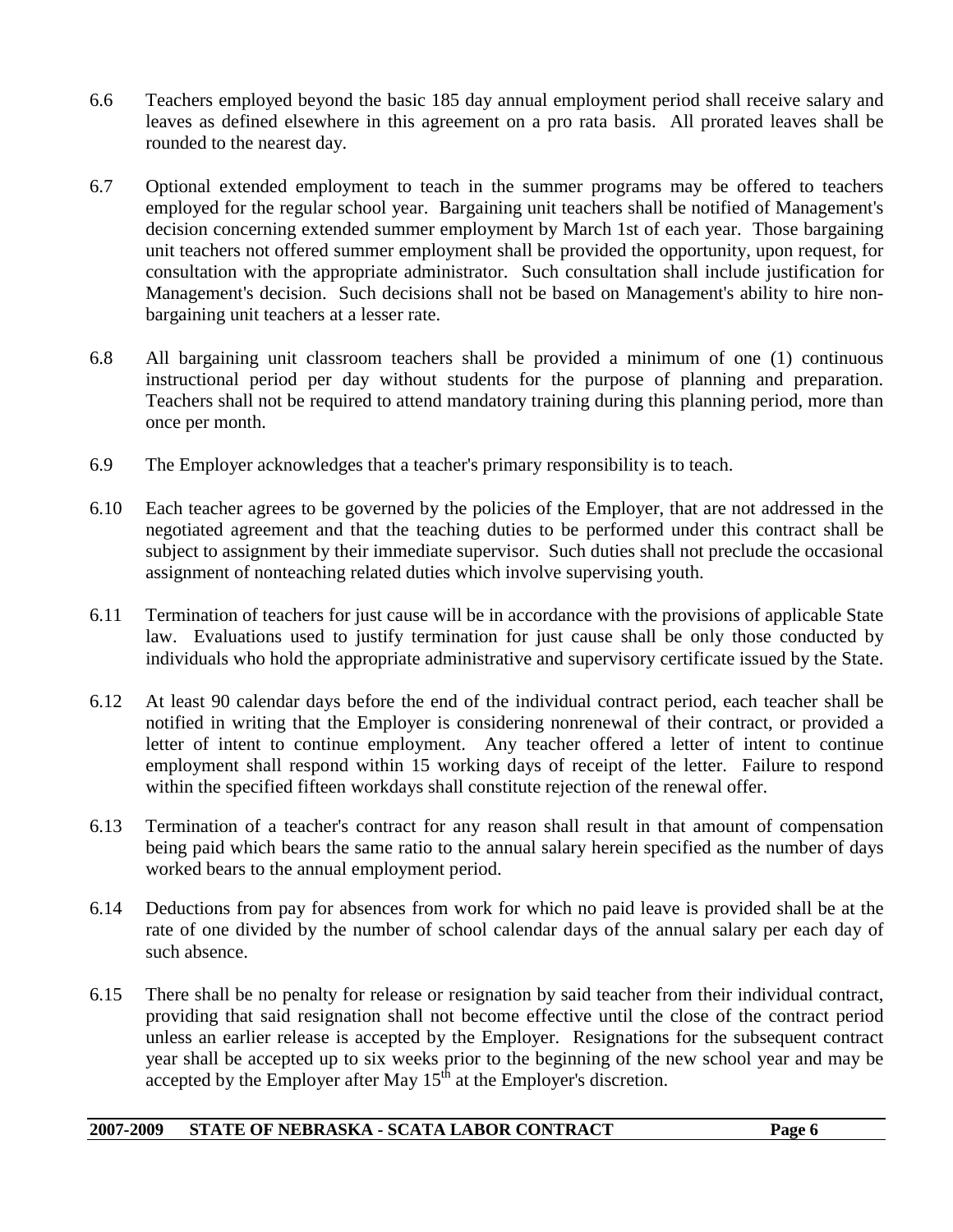- 6.16 The Employer may require a teacher to take a physical examination, tests or other proofs of physical and/or mental fitness when the Employer has reasonable cause to believe that such examinations and/or tests are necessary to determine physical or mental incapacity. The Employer reserves the right to develop and implement alcohol and drug testing programs. The Employer shall schedule and pay for all such required examinations and/or tests. The results of said examinations and/or tests will not be released to any outside agencies or persons without permission of the employee unless required by law or licensure.
- 6.17 The Association and Employer recognize the unique characteristics of the clientele served and in the interest of the student's needs, the Employer shall make a good faith effort to hold academic classes to a practical and effective size.
- 6.18 A good faith effort will be made to secure a regular substitute before a regular teacher is asked to serve as a substitute. Aides shall not be assigned teaching duties as per applicable state law and regulations. Teachers will be allowed to substitute teach for the regular substitute teacher rate. The Employer will be allowed to offer the teacher their daily rate for substitute teaching if a sub cannot be obtained for the substitute rate*.*
- 6.19 Teachers may use the school facilities during nonscheduled work hours for such teaching/job related purposes which may include grading papers, preparing tests, setting up audiovisual equipment, use of computer, recreational activities (as allowed other staff), etc. Such use of school facilities is not computed as compensable time.
- 6.20 **Part-Time Employees.** Teachers who are employed on a permanent basis at any percentage less than 100% will be paid and accrue all eligible benefits and conditions of employment as set forth in this agreement prorated to equal their employment percentage.

# **ARTICLE 7 - GRIEVANCE PROCEDURE**

- 7.1 **General Purpose.** Teachers may file a grievance when they believe that there has been a misinterpretation or misapplication of the terms of this agreement. The underlying principle of this grievance procedure is to ensure fair and equitable treatment to bargaining unit employees.
- 7.2 Definition of Grievance: Any written claim or claims by a bargaining unit teacher or group of teachers that there has been a violation, misinterpretation, or misapplication of the terms of this agreement. The grievance must be signed by all aggrieving teachers.
- 7.3 Definition of Grievant: Bargaining unit teacher or group of teachers making the claim as described in the definition of grievance.
- 7.4 Bargaining unit employees will follow all written and oral directives and perform all assigned duties. Compliance with such directives will not in any way prejudice their right to file a grievance within the time limits contained herein, nor shall it affect the ultimate resolution of the grievance.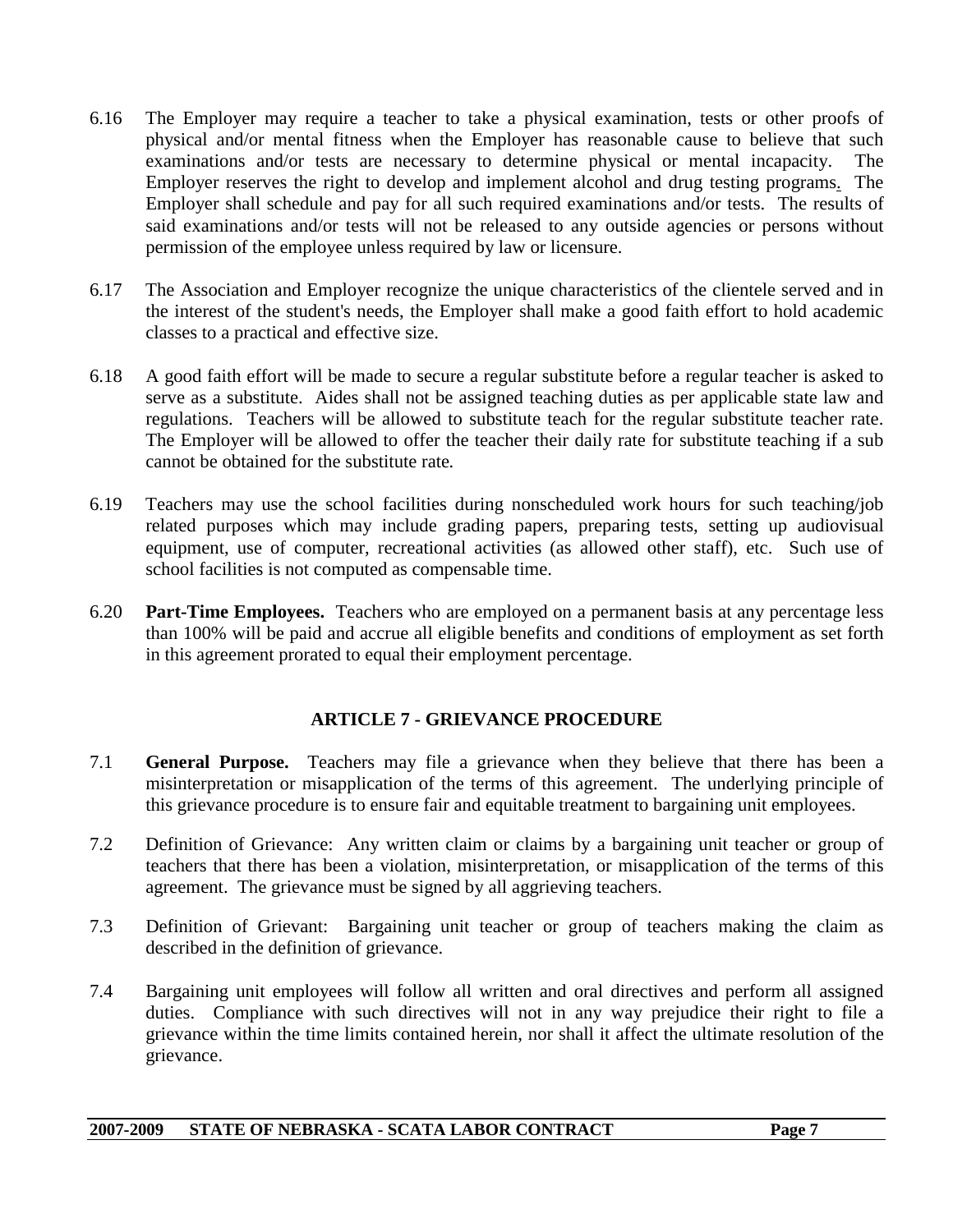- 7.5 The parties agree to use every reasonable means at their disposal to assure every employee the unobstructed use of this grievance procedure without fear of reprisal or prejudice to their employment status.
- 7.6 The number of days indicated at each level shall be considered as a maximum, and every reasonable effort shall be made to expedite the grievance. The time limit specified may, however, be extended by mutual written agreement of the grievant and the Employer.
- 7.7 The failure of the grievant to proceed to the first or subsequent steps of this grievance procedure within the time limits specified shall indicate that the grievant has elected not to file a grievance or has accepted the response previously rendered, and shall constitute a waiver of any future appeal. The failure of the Employer to respond to the grievance within the time limits specified shall permit the grievant to proceed to the next level of the grievance procedure.
- 7.8 All communications concerning the grievance, after being formally submitted shall be in writing. All documents, communications, and records dealing with the processing of a grievance shall be confidential, and shall be filed separately from the personnel files of the participants, unless said material is ordinarily the content of the personnel file.
- 7.9 No settlement shall be made in any grievance which is in conflict with the provisions of this agreement.
- 7.10 All meetings under this Article shall be conducted in private. All hearings conducted pursuant to this Article shall be open to the public unless the hearing authority rules otherwise after a showing of adequate cause.
- 7.11 A grievant may have a representative present at all levels of the grievance procedure.
- 7.12 The grievant may withdraw their grievance at any level of the procedure.
- 7.13 Level One: All grievances must be initiated within fifteen (15) work days of the occurrence, or the date when the employee first became aware of the occurrence. The grievant shall reduce the grievance to writing on the approved form and give or send the original to the decision maker. The decision maker shall provide a written response to the grievance within five (5) work days after receipt of the grievance. Failure of the decision maker to respond within five (5) work days shall cause the grievant to proceed to level two of this procedure. Before the decision maker returns the answer to the grievance at the first step to the employee, he/she shall have the response reviewed by the Chief Executive Officer/Designee of the facility.
- 7.14 Level Two: If a satisfactory resolution of the grievance is not reached in Level One the grievant may file the grievance with the Agency Director within ten (10) work days of receipt of the response at Level One. The Agency Director/Designee shall hold an informal investigatory meeting within ten (10) work days of receipt of the grievance. The meeting shall include all interested parties and be for the purpose of reviewing the grievance. The Agency Director shall issue a written response to the grievance within ten (10) work days of such meeting.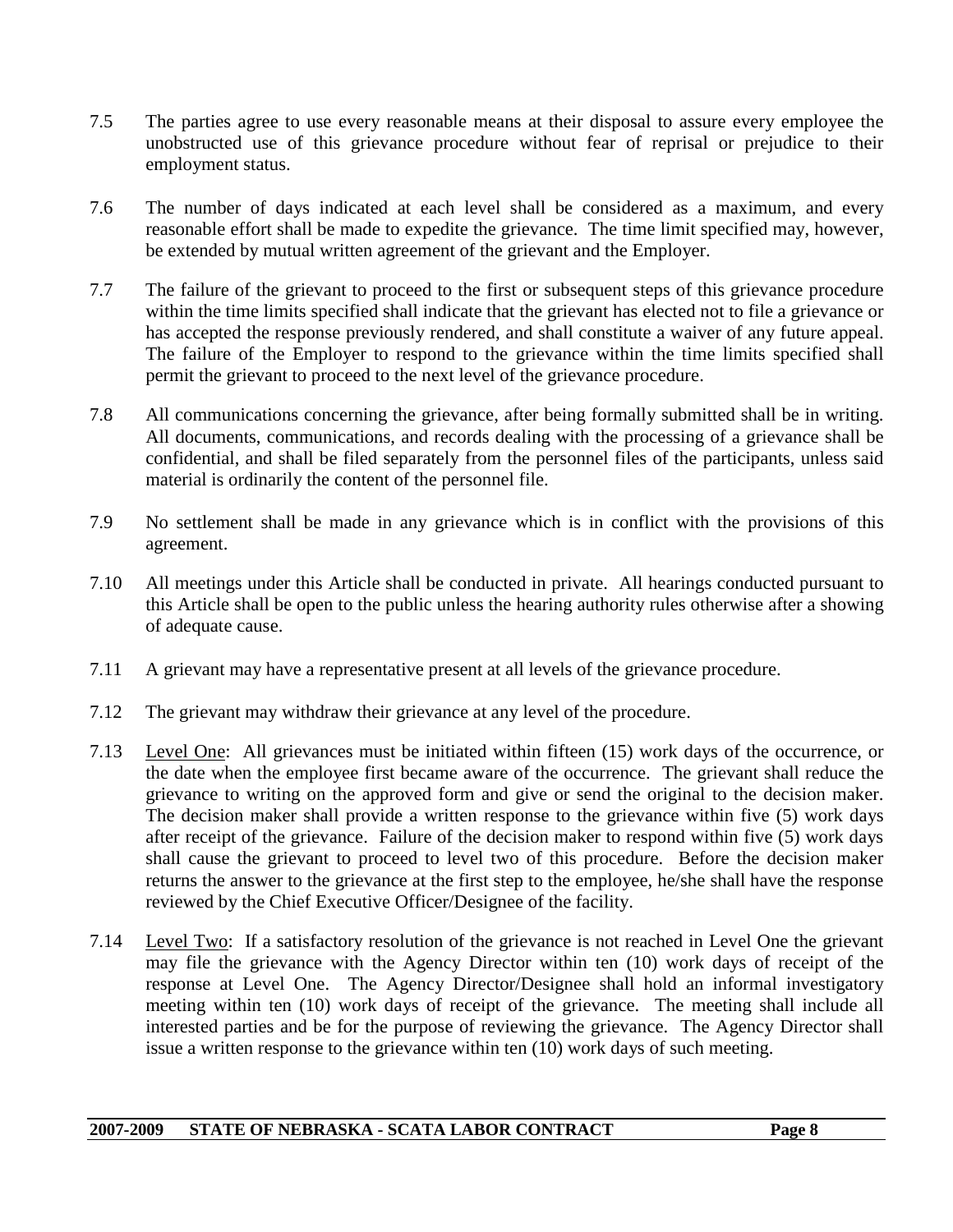7.15 Level Three: If a satisfactory resolution of the grievance is not reached at Level Two the grievant may file the grievance in writing with the State Personnel Board within ten (10) work days of receipt of the written response at Level Two. The State Personnel Board shall conduct a grievance hearing and shall issue a written response to the grievance. Such written response shall be the final administrative decision unless the aggrieved party wishes to seek court action.

## **ARTICLE 8 - LEAVES FROM DUTY**

- 8.1 Teachers shall be eligible for eleven (11) days of paid sick leave per year, cumulative to 180 days. Earned sick leave that has been accumulated by presently employed teachers prior to the date of this agreement shall be retained by that teacher provided that the accumulation shall not exceed 180 days.
- 8.2 Teachers separating their employment and who are eligible for retirement through a State sponsored retirement system or upon death, will receive one-fourth of the accumulated unused sick leave, up to a maximum of 45 days pay (one-fourth of 180 days).
- 8.3 Teachers are entitled to use sick leave under the following situations:
	- a. When unable to perform duties because of sickness, injury, or disability.
	- b. When undergoing medical, surgical, dental, and optical examinations or treatments, which the employee is unable to schedule during other than work hours.
	- c. When presence at work would jeopardize the health of others by exposing them to a contagious disease.
	- d. When the illness, injury, or disability of an immediate family member demands the employee's presence. Immediate family in this case means spouse, children, siblings, or parents and others bearing the same relationship to the teacher's spouse. At the Agency Head and/or his/her Designee's discretion, the definition of immediate family may be expanded to include other individuals with a similar personal relationship to the employee as that of an immediate family member.
- 8.4 Sick leave shall be taken in at least half-hour increments.
- 8.5 Teachers shall notify their immediate supervisor in advance when planning to use sick leave for dental appointments, physical exams, etc. In case of sickness, injury, emergency or any other absence which cannot be approved in advance, the teachers shall advise the immediate supervisor of the circumstances as early as possible.
- 8.6 When a sick leave absence exceeds three (3) consecutive days or when abuse is suspected, employees may be required to submit a substantiating medical certificate.
- 8.7 Teachers who terminate and return to state employment within one (1) year shall retain all accrued sick leave earned prior to termination.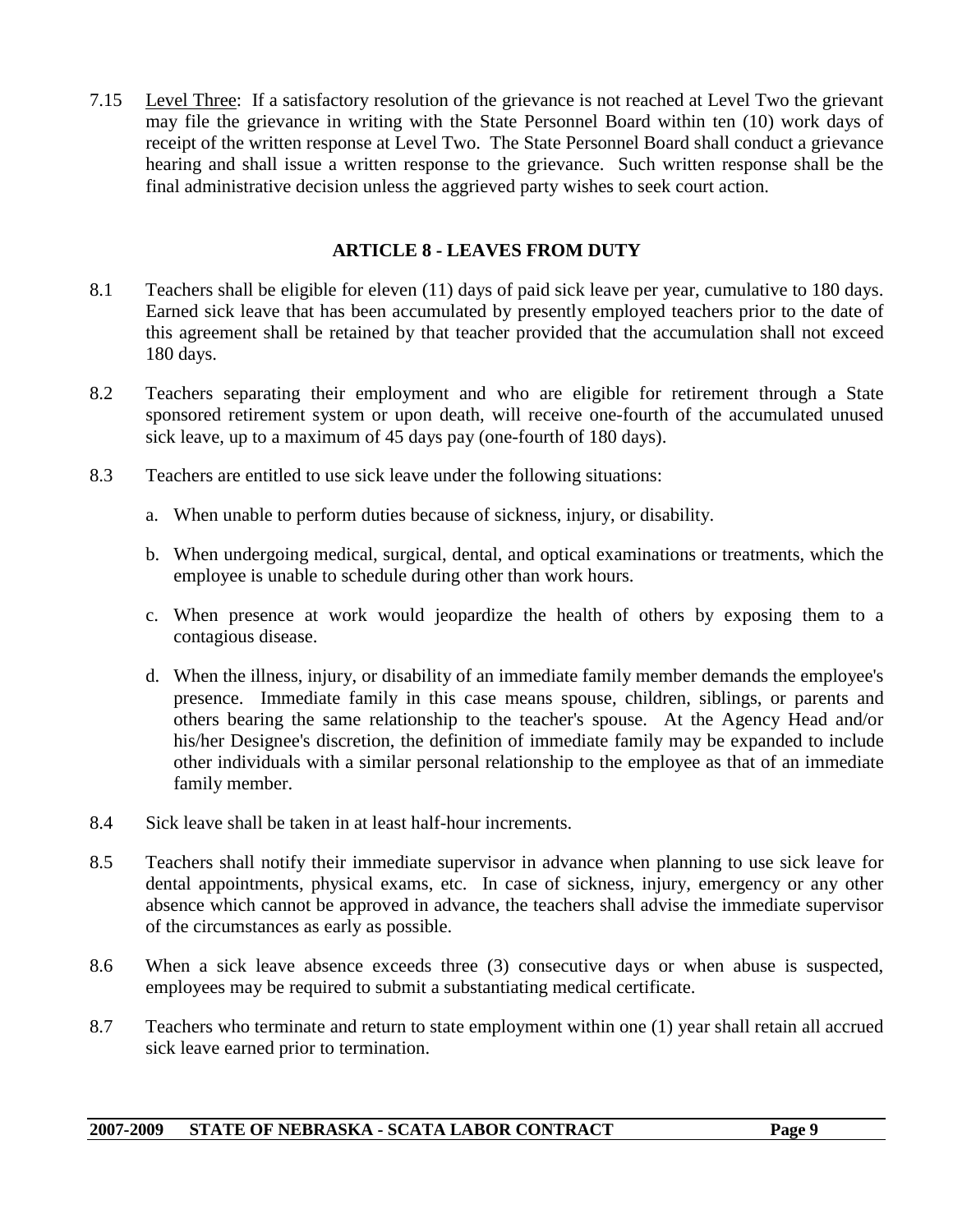- 8.8 A teacher who is receiving Worker's Compensation for an injury or occupational disease shall have the option of electing to use accumulated unused sick leave to supplement Worker's Compensation up to but not to exceed the regular rate of pay. Teachers electing this option shall earn and be charged sick leave in proportion to the amount of money paid by the State. After all such sick leave has been used, the teacher shall be entitled to compensation authorized by Worker's Compensation.
- 8.9 In the event that a teacher is subject to an altercation involving physical restraint while within the scope of their employment with the State, the teacher should take the following action:
	- a. The teacher should notify their immediate supervisor or their designee, who will in turn notify the appropriate authorities.
	- b. Reporting of the assault will be in writing on the proper form.
	- c. The Employer as may be appropriate will provide legal advice to the teacher concerning their rights and obligations with respect to such assault and shall render all reasonable assistance to the teacher in connection with handling of the incident by law enforcement and judicial officials.
	- d. The teacher shall suffer no loss of wages, leaves, or benefits when involved in school related legal proceedings.
	- e. The Employer acknowledges that safety is of prime importance and will take reasonable measures necessary to provide a safe work environment.
- 8.10 Up to five (5) contract days of funeral leave shall be granted for each death in the immediate family. Immediate family is defined as spouse, children, parents, grandparents, grand-children, brothers, sisters, or persons bearing the same relationship to the spouse. At the Agency Head and/or his/her Designee's discretion, the definition of immediate family may be expanded to include other individuals with a similar personal relationship to the employee as that of an immediate family member. This leave shall be up to five consecutive contract days contiguous to the day of the funeral.
	- 8.10.1 For funerals of persons not in the immediate family the employee may use accrued sick leave as arranged with the appropriate administrator.
- 8.11 **Civil Leave.** Teachers are eligible for paid civil leave in the following situations:
	- a. Being called as a juror or being appointed as a clerk or judge on an election or counting board. Fees paid as the result of such duty shall be retained by the teacher in addition to the paid civil leave. Employees will return to work when not actually serving as a juror on a daily basis.
	- b. Being called to perform emergency civilian duty in connection with a natural disaster such as a flood or tornado or in connection with national defense. This shall not be considered the same as leave for military duty in connection with national defense or national disaster.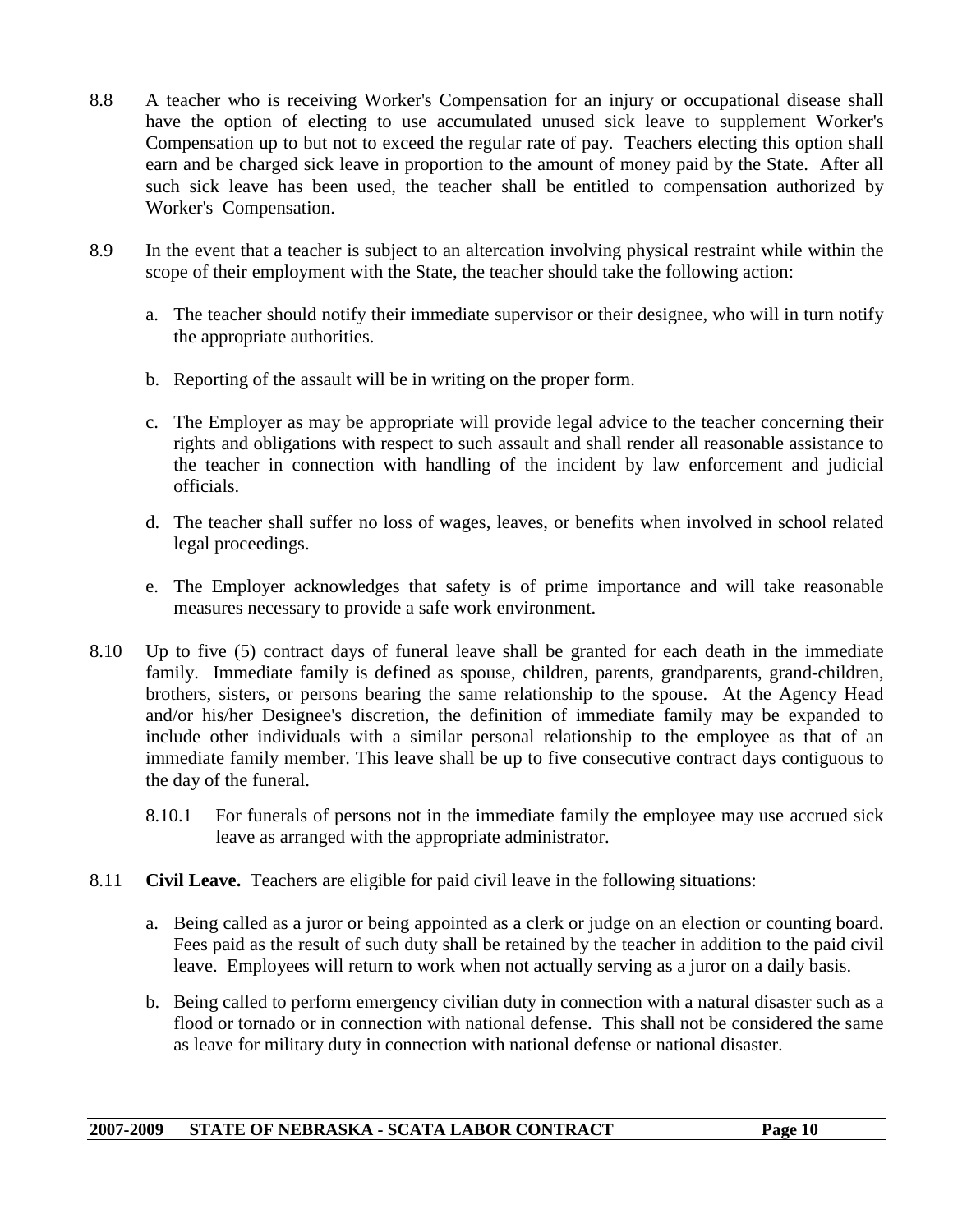- c. Being subpoenaed to appear in court on behalf of the State. In addition to the paid civil leave the teacher shall receive pay for travel and subsistence. Witness fees paid to the teacher shall be returned to the State. A teacher required to appear in court on a personal matter shall be granted leave without pay.
- d. Voting Time: All employees shall be given up to two hours for the purpose of voting provided the employee does not have sufficient time before or after regular duty hours to vote. The two hours authorized for voting does not apply to those employees who by reasons of their employment must vote by use of an absentee ballot.
- e. Blood Donations: With prior supervisory approval of absence from work, employees will be allowed up to one hour of paid time while donating blood at Employer sanctioned Community Blood Bank collections. With prior supervisory approval of absence from work, employees will be allowed to flex work schedules while responding to Community Blood Bank emergency appeals in life threatening circumstances. Replenishment of low blood supplies is not considered to be a life threatening circumstance.
- 8.12 **Professional Leave.** A minimum of two (2) days per each contract year, of paid professional leave shall be granted each teacher for attendance at meetings, conferences, or activities which are directly related to the teacher's academic responsibilities and shall not be cumulative. Additional paid professional leave will be at the discretion of the appropriate administrator. If a teacher is required to attend a professional activity by the administration, no deduction for professional leave will be made.
- 8.13 Military leave shall be granted in accordance with applicable federal and state laws.
- 8.14 **Leave of Absence.** Teachers may be granted an unpaid leave of absence of up to one year. No benefits shall accrue during such leave. Accumulated sick leave earned prior to such leave shall be retained by the teacher upon return from such leave. At the end of such leave the teacher shall be reinstated to a same or similar position as vacated. A teacher on such leave, at their discretion, may continue their insurance benefits by paying the full premium for those benefits. Requests for such leave shall be submitted on the proper form to the teacher's immediate supervisor. Notice of approval or disapproval of such leave request shall be provided the teacher within thirty (30) working days of receipt of the request.
- 8.15 **Personal Leave.** Teachers are entitled to three (3) days of paid personal leave per school year which shall not be cumulative. Use of these days will be at the discretion of the teacher. Application for such leave shall be made at least one (1) week in advance, if possible, to the teacher's immediate supervisor. Approval shall not be unreasonably withheld. Personal leave may be used in half hour increments. Teachers who accept a summer school contract shall retain their unused leaves through the life of the summer contract.
- 8.16 **Educational Opportunities.** Teachers within the Health and Human Services System will be afforded the opportunity to further their education in a reasonable manner which does not interfere with the operation of the school programs, or other facility operations. Reasonable manner can include flex time changes and work schedules to accommodate teachers' attendance at class. Such accommodations/requests is subject to prior supervisory approval.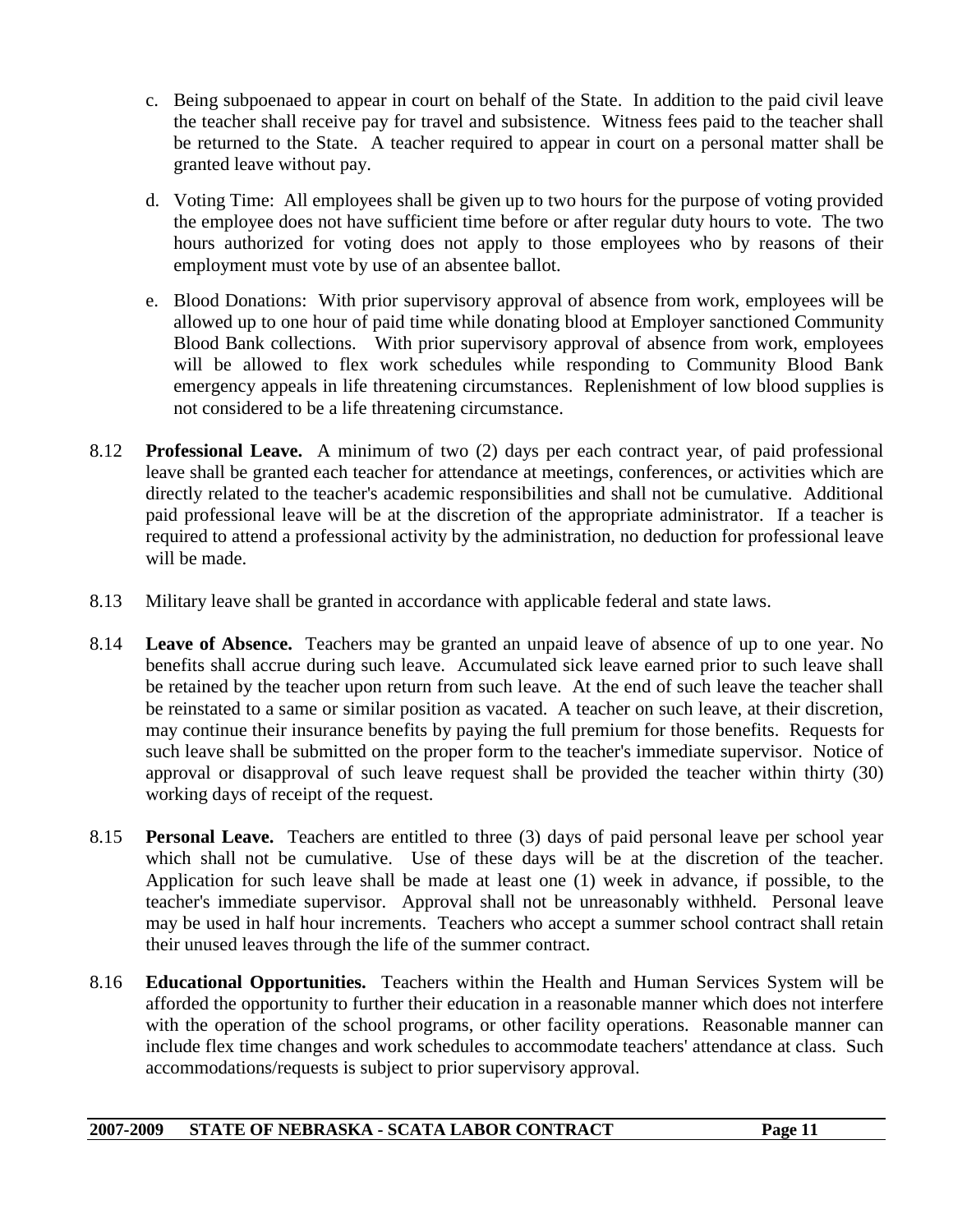In situations when the above reasonable accommodations cannot be made to a teacher's work schedule at the Health and Human Services System, a teacher may request an educational leave of absence, as long as the teacher is enrolled as a full-time student for credited coursework. Length of the educational leave of absence in that case is based on the length of the semester. Educational leave is based on best interests of the State, and is subject to prior supervisory approval. Employees become eligible for an educational leave of absence upon serving two years with the Health and Human Services System from last date of hire.

- 8.17 **Weather Leave.** Teachers are entitled to leave due to inclement weather as provided in the current Governor's policy pertaining to such leave.
- 8.18 **Non-Contract Days.** At the Health and Human Services System where there is year around school, Teachers will be given the opportunity to select use of the 25 non-contract days in the same manner afforded to other Health and Human Services System employees requesting vacation leave. At NCCW where there is year around school, Teachers will be given the opportunity to select use of the 27 non-contract days in the same manner afforded to other Department of Correctional Services employees requesting vacation leave. Use of the 25 and 27 non-contract days is subject to prior supervisory approval. Such requests shall not be unreasonably denied. Teachers shall be able to carry over five non-contract days per school year which shall not be cumulative. Year around school is school which is taught continuously around the year except for designated holidays and weekends.
- 8.19 HRC and LRC will hold school year round. Teachers at HRC and LRC will work 188 days during the contract year. The school year will be divided into five segments (Sessions 1-5) consisting of 47 school days. Each teacher will be assigned to work four of the five segments. The determination of which segments a teacher will be assigned to work shall be established by seniority. Management, at its discretion, will include days on which all teachers will be on leave (for example Winter break, Spring Break, etc.). These days do not count toward the 188 contract days.

#### **Teacher Vacation Session Schedule For 2007 - 2008**

| $7 - 2 - 07$   | $9 - 6 - 07$  |
|----------------|---------------|
| $9 - 7 - 07$   | $-11-12-07$   |
| $11 - 13 - 07$ | $-2-1-08$     |
| $2 - 2 - 08$   | $4 - 15 - 08$ |
| $4 - 16 - 08$  | $6 - 30 - 08$ |
|                |               |

#### **Teacher Vacation Session Schedule For 2008 - 2009**

| Session 1 | 7-1-08         | $9 - 5 - 08$  |
|-----------|----------------|---------------|
| Session 2 | $9 - 6 - 08$   | $-11-11-08$   |
| Session 3 | $11 - 12 - 08$ | $-2-2-09$     |
| Session 4 | $2 - 3 - 09$   | $-4-15-09$    |
| Session 5 | $4 - 16 - 09$  | $6 - 30 - 09$ |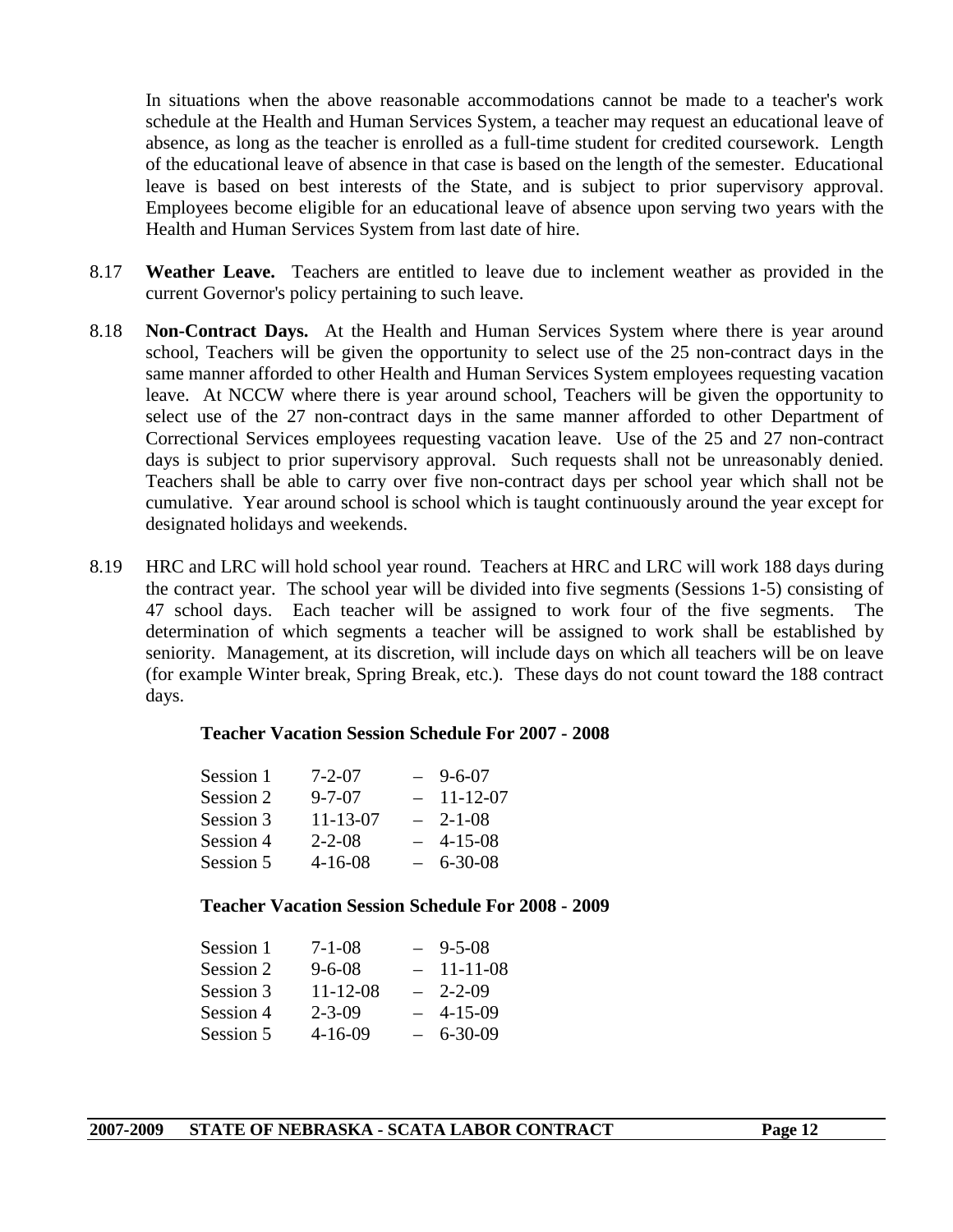8.20 **Catastrophic Illness Donation.** The provisions of this section are non-grievable. Employees may contribute accrued personal leave to benefit another State employee in the same agency suffering from a catastrophic illness. Personal leave shall be donated in no less than four (4) hour increments. The contributing employee must identify the specific amount of time donated and the name of the recipient of the donated personal leave on forms provided by the Employer for this purpose. Personal leave donated and transferred to another State employee pursuant to this provision shall be irrevocably credited to the recipient's catastrophic leave account.

 The recipient cannot use the donated leave until the date the leave is actually donated. The agency shall transfer donated leave to the recipient's account on an as needed basis. However, the agency shall not transfer more than the equivalent of 10 of the recipient's workdays of leave into his/her account at any one time if the employee is paid bi-weekly; and the agency shall not transfer more than the equivalent of 23 of the recipient's workdays of leave into his/her account at any one time if the employee is paid monthly.

 Catastrophic Leave will be available only to employees who have exhausted their own paid leave through bona fide serious illness or accident. Donating employees must sign an authorization, including specifying the specific employee to be a recipient of the donation. Leave transferred will be converted to a dollar value and then converted to hours based on the recipient's hourly rate e.g., the leave donor's salary is \$6.00 per hour and the recipient's salary is \$12.00 per hour; thus a donor must transfer twice the amount of hours to achieve full conversion. The agency shall not transfer more donations until this amount is exhausted. All donations remaining in the employee's catastrophic illness account when the employee's employment terminates, or when the employee dies, shall be forfeited, and no payout for these forfeited hours shall be made. No more than the equivalent of 1200 hours of donated leave may be received by an employee during a twelve month period.

Eligibility of Recipient:

- 1. Must be suffering a serious illness or injury resulting in a prolonged absence of at least thirty work days during the past six months (a normal pregnancy does not qualify for Catastrophic Illness Donation).
- 2. Must produce satisfactory medical verification.
- 3. Must have completed original probation.
- 4. Must have exhausted all earned paid leave time including compensatory time off, sick leave and personal leave.
- 5. Must not have offered anything of value in exchange for the donation.

Eligibility of Donor Employee:

- 1. Only whole days may be donated.
- 2. Must not have solicited nor accepted anything of value in exchange for the donation.
- 3. Must have remaining to his/her credit at least 8 hours of accrued personal leave, if donating personal leave.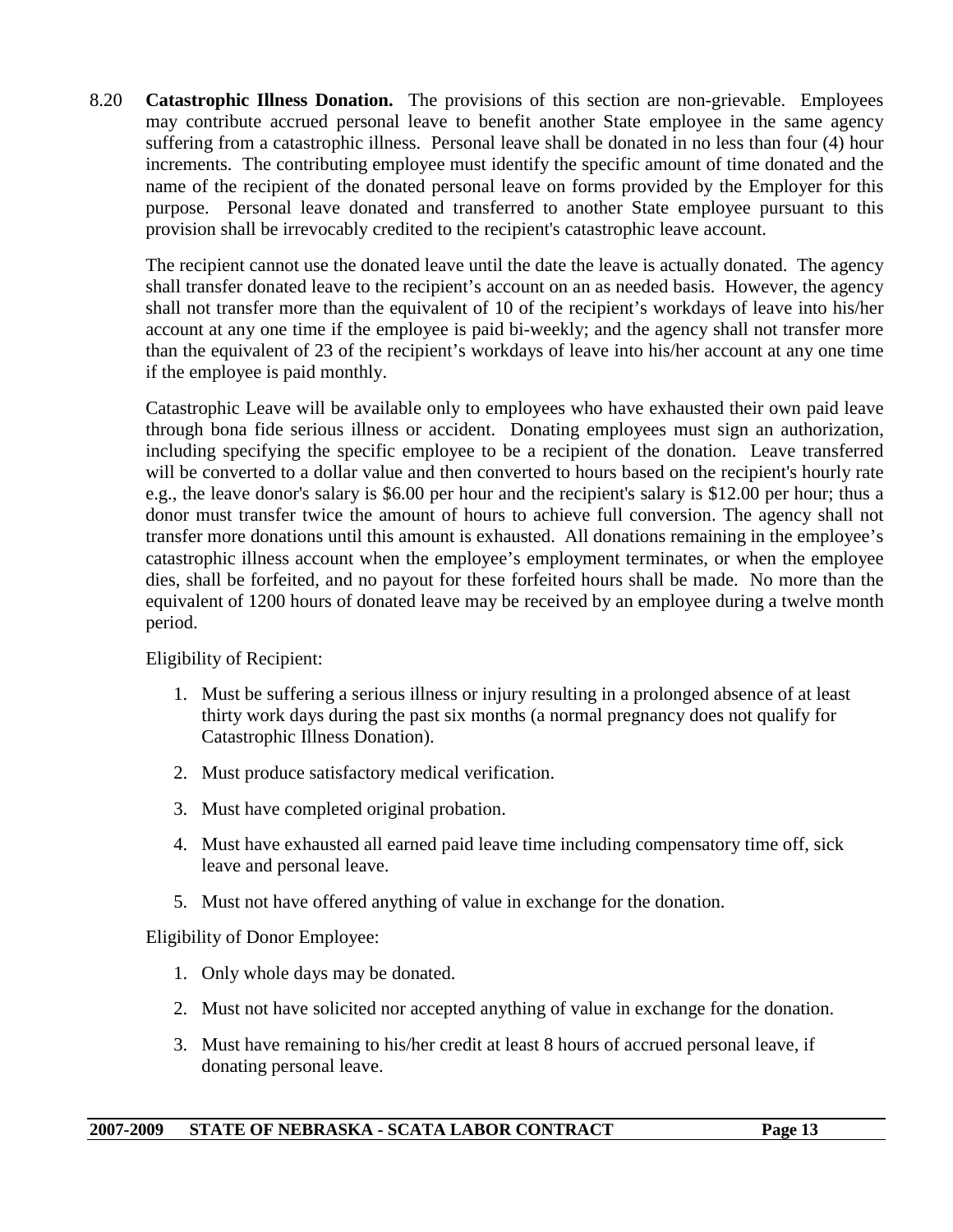### **ARTICLE 9 - REDUCTION IN FORCE**

- 9.1 When a reduction in the number of teachers employed or the number of school days contracted per teacher is deemed necessary, the reduction in force shall be in accordance with the provisions of this Article.
- 9.2 The Employer shall attempt to absorb reductions through normal attrition due to retirements and resignations.
- 9.3 Should an involuntary staff reduction be required, the order of reduction shall be based on subject area, and if applicable, required special certifications, and on the basis of seniority at each facility within the Agency. A teacher whose position has been eliminated shall be given preference, on the basis of seniority, for any teaching vacancy within the facility which may exist for which the teacher is qualified by certification, endorsement, or where endorsement is not applicable by reasons of college credits in the subject area.
- 9.4 A teacher whose position is being considered for reduction in force shall be notified in writing of such intent on or before the ninetieth (90th) day prior to the close of the individual teacher contract period.
- 9.5 The teacher may request and shall be granted a hearing as provided in Nebraska statutes.
- 9.6 A teacher whose contract has not been renewed because of reduction in force shall be considered to have been dismissed with honor and shall be provided a letter to that effect.
- 9.7 Any teacher whose contract has not been renewed because of reduction in force shall have recall rights to employment for a period of twenty-four (24) months. Teachers shall be recalled in reverse order of layoff. The teacher with the most seniority by facility shall be recalled first to fill open positions in that facility, provided the teacher meets the required qualifications.
- 9.8 Recall offers shall be in writing and delivered by certified mail and the teacher shall have five (5) workdays after receipt of written notice to accept or reject the recall offer in writing. Failure to respond constitutes rejection of the recall offer. The teacher shall be responsible for maintaining his/her current address and phone number with the agency.
- 9.9 Teachers who are recalled within 24 months shall, upon reinstatement, retain any employment benefits which had accrued to said teacher prior to their being laid off.
- 9.10 **Furlough.** Federal or State funding shortages may require employees to be placed on furlough. Furlough is defined as a temporary non-duty, non-pay status which occurs when Federal or State appropriations expire and no future funding is allotted and lasts less than 30 days. Affected employees would be released from work until such funding is restored. The Employer agrees to meet with Union officials as soon as information is available regarding possible funding shortages which may result in furloughs and to give affected employees as much advance notice as possible when a furlough is imminent. Employees placed on furlough will be granted liberal use of paid or unpaid leave. In the event that funding is retroactively restored, paid and unpaid leave utilized during times of furlough may be reinstated to the employee's appropriate leave bank. In such cases, employees will be furloughed following the provisions found in Section 9.3.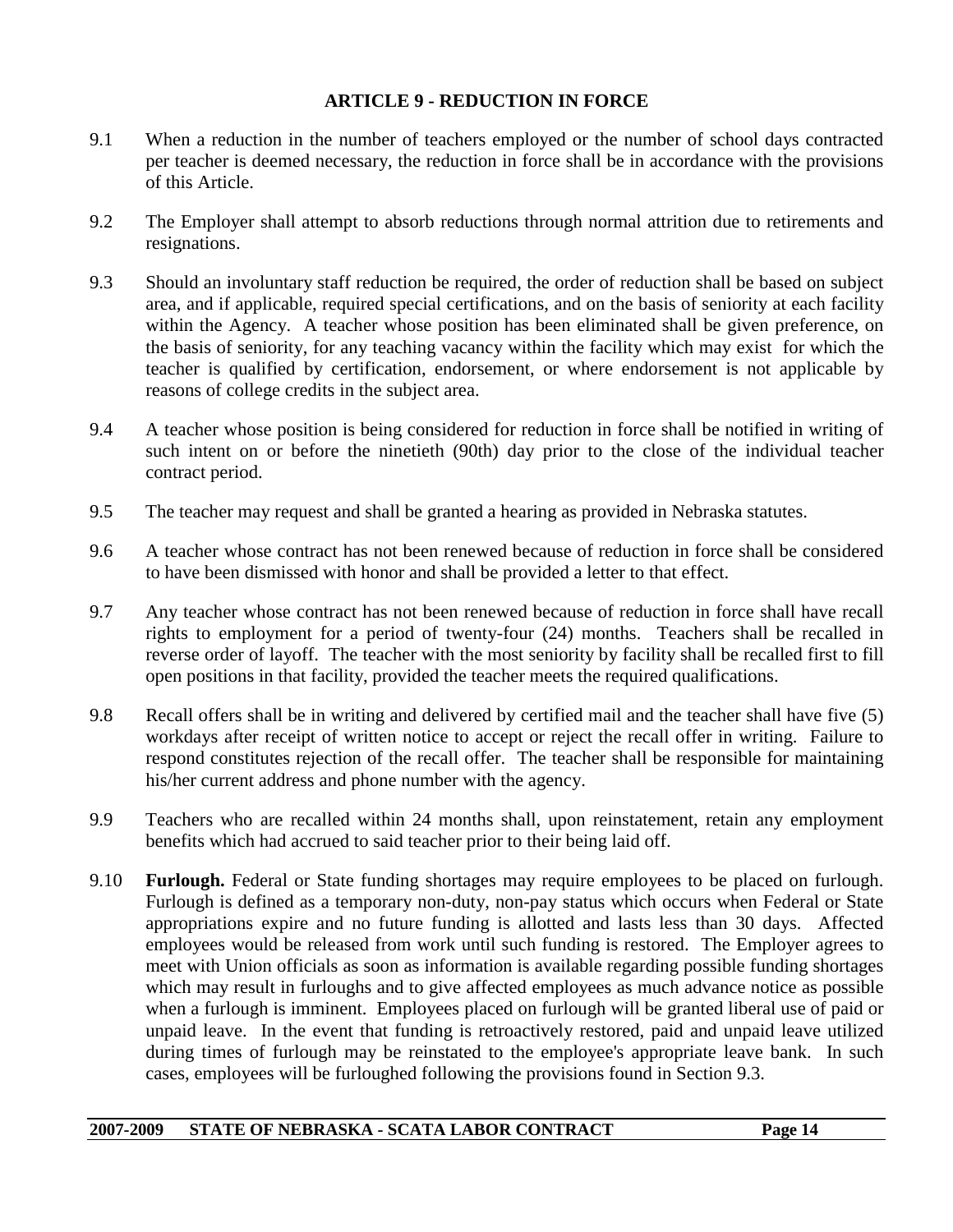#### **ARTICLE 10 - EVALUATION**

- 10.1 The primary purpose of evaluation of the teaching staff shall be the improvement of instruction.
- 10.2 Observations for evaluation shall be conducted at least twice during each school year for probationary teachers and a cumulative evaluation should be conducted once every three years or at lesser intervals as required by agency policy or regulatory standards for permanent teachers.
- 10.3 An observation shall consist of direct observation of the teacher in the performance of their duties. A conference between the observer, appropriate supervisor and teacher shall follow each observation as soon as possible, preferably the same day. If deficiencies are noted, the evaluator shall specify in writing the means and methods suggested for overcoming the deficiency. Teachers may respond to the observation by attaching a written response to the observation report.
- 10.4 All monitoring or observation of the work performance of a teacher shall be conducted with the full knowledge of the teacher.
- 10.5 Evaluations of performance shall be based on a review and observations of the teacher's performance over a prolonged time period.
- 10.6 All evaluation reports shall be placed in the personnel file of the employee with a copy given to the teacher.
- 10.7 Teachers may respond to their evaluation reports by attaching a written response to the report within fifteen workdays within receipt of the evaluation.
- 10.8 Evaluation reports shall be given to all probationary teachers on or before November 1st and not later than 120 days prior to the end of the school year as defined by the school calendar. Evaluation reports shall be given to all permanent teachers not later than 120 days prior to the end of the school year as defined by the school calendar. All teachers shall have the right to discuss the evaluation report with their supervisor.
- 10.9 Both parties recognize that the complete teacher evaluation procedure is set forth in this Article. However, nothing contained in this Article shall limit the right of the Employer to issue administrative guidelines intended to provide for consistent implementation of the evaluation process.
- 10.10 The format of the evaluation forms shall be developed with input from the teachers.

#### **ARTICLE 11 - PERSONNEL FILE**

11.1 Teachers personnel records are confidential and are available only to the teacher, the Personnel Officer, and the Facility Director where the teacher works or their designated representatives.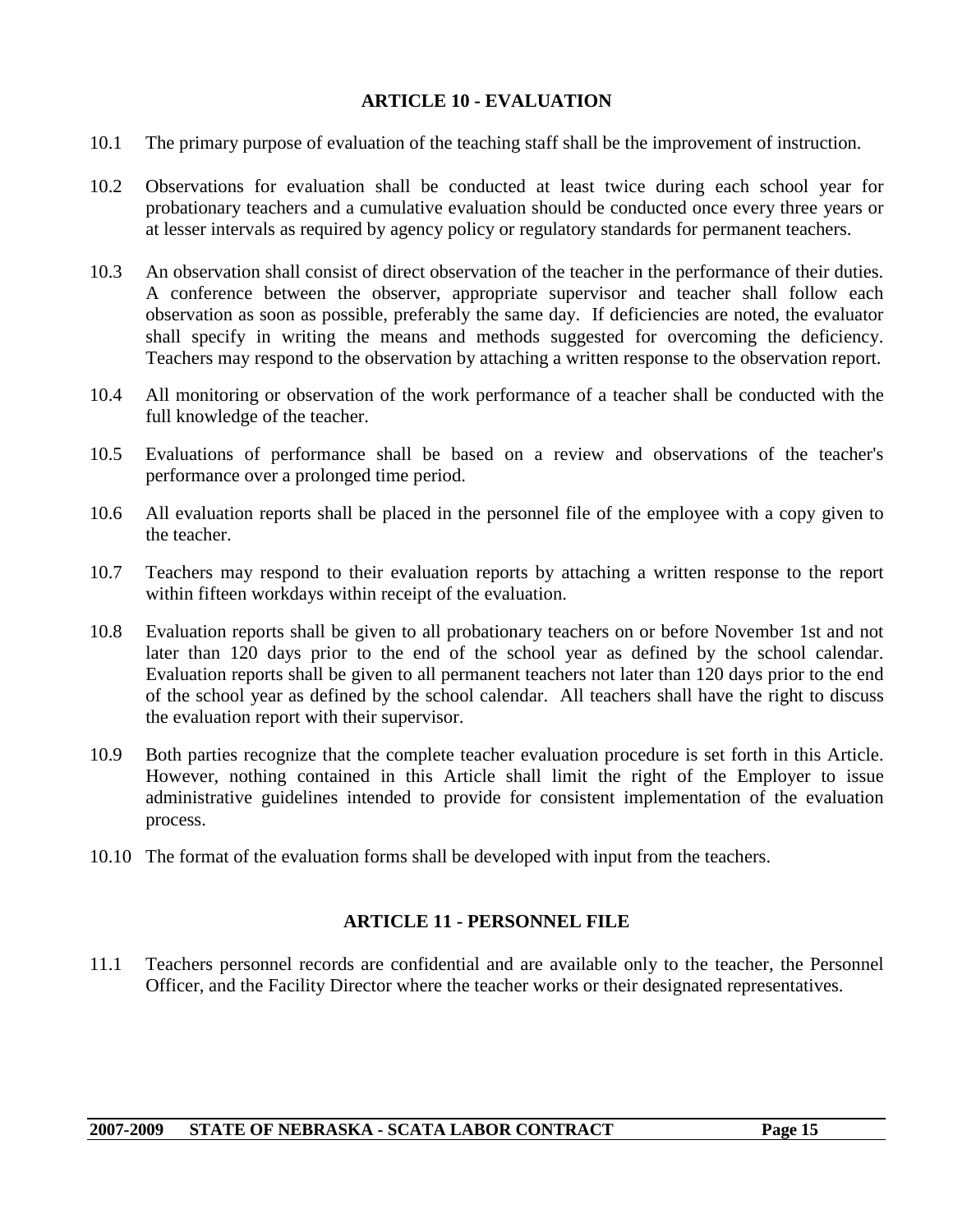- 11.2 No negative material shall be placed in a teacher's personnel file unless the teacher has been offered an opportunity to review the material. The teacher will be provided a copy of any such material at their request. Teachers shall acknowledge that they have been offered the opportunity to review all negative material by affixing their signature to the copy to be filed. The teacher's signature does not indicate agreement with the contents of the material to be filed. The teacher shall have the right to attach a written response to any such material to be placed in the file.
- 11.3 Although the Employer agrees to protect the confidentiality of personal references, academic credentials, and other similar personnel records, it shall not establish any separate file which is not available for the teacher's inspection under the provisions of this agreement.

#### **ARTICLE 12 - COMPENSATION AND BENEFITS**

- 12.1 **Insurance and Retirement.** Each teacher shall be entitled to fringe benefits provided by this agreement and by federal regulations provided by Cobra (Consolidated Omnibus Budget Reconciliation Act of 1985). These shall include but not be limited to the following:
	- A. Employer contribution to the Nebraska Teachers' Retirement System.
	- B. Employer contribution to Social Security.
	- C. Workmen's Compensation Insurance.
	- D. State of Nebraska Group Life Insurance; a \$20,000 group life insurance policy for each fulltime employee. The full cost will be borne solely by the Employer.
	- E. **Health Insurance:** For the duration of this contract, the monthly Employer contribution toward any group health insurance option offered by the Employer shall be the amount equal to seventy-nine percent (79%) of the total premium cost of the plan, option, and coverage chosen by the bargaining unit member.

 For purposes of this section, option shall mean one of the choices of levels of medical and other benefits offered by a carrier. Coverage shall mean the rate categories of single, twoparty, four-party, and family, as offered under any contract entered into for medical benefits.

 For deductibles, out-of-pocket maximums, coinsurance after deductible provisions, and prescription drug card provisions in effect July 1, 2007, through December 31, 2007, see the 2005-2007 Labor Contract.

 The following deductibles, out-of-pocket maximums, coinsurance after deductible provisions, and prescription drug card provisions take effect January 1, 2008.

#### **Total Benefit Maximum - \$4,000,000**

\$400 Annual deductible per person – In Network \$800 Annual deductible per family – In Network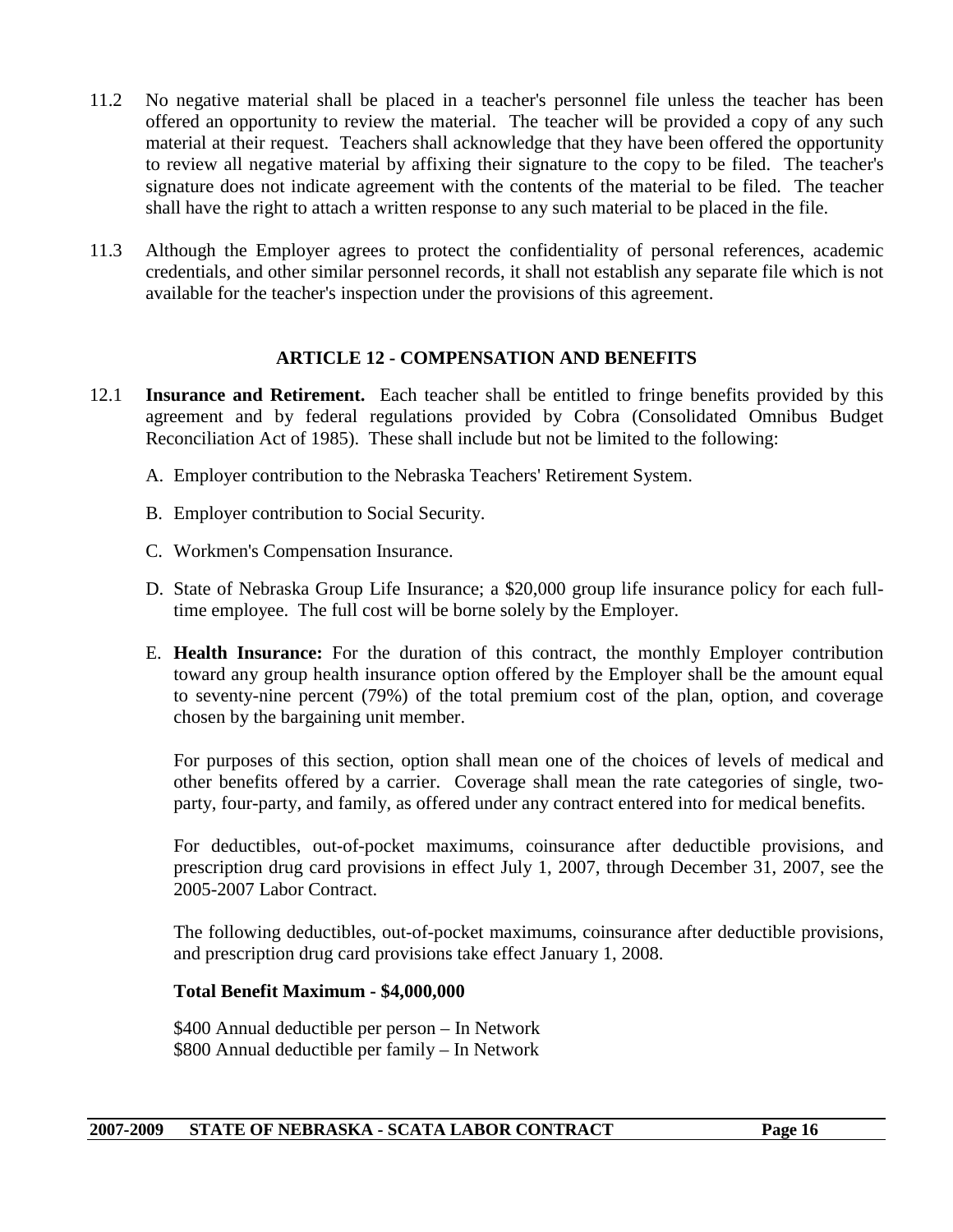\$1400 Annual out-of-pocket maximum per person – In Network \$2800 Annual out-of-pocket maximum per family – In Network

80% coinsurance for most covered services after deductible – In Network

\$20 co-payment for doctor office visits only.

-- (The change in the co-payment for doctor office visits shall not change the manner in which ancillary costs are calculated.)

 The plan shall include a three-tier formulary prescription drug card coverage with a: \$10.00 co-payment per 30 day supply of generic drugs; \$25.00 co-payment for a 30 day supply of formulary brand name drugs; and a \$40.00 co-payment for a 30 day supply of non-formulary brand name drugs.

Mail order is available for long-term maintenance drugs for a 180 day supply with a: \$35.00 co-payment for generic drugs; \$100.00 co-payment for formulary brand name drugs; and a \$150.00 co-payment for non-formulary brand name drugs.

- F. **Dental Insurance:** The Employer agrees to offer group dental insurance to bargaining unit employees and their dependents, at employee cost.
- G. **Long Term Disability Insurance:** The Employer agrees to offer group long term disability insurance for bargaining unit employees at employee cost.
- H. **Vision:** The Employer agrees to offer group vision insurance to bargaining unit employees and their dependents, at employee cost.
- I. Teachers will be covered on a yearly basis for all insurance benefits.
- J. Participation in the State of Nebraska Deferred Compensation plan.
- K. Insurance benefits will be provided part-time teachers working one-half time or more on a proportional basis to their employment ratio.
- L. Group health, dental, and vision insurance benefits, in addition to the employee assistance program, will be offered to retirees meeting all of the criteria necessary to retire under the primary retirement plan covering his/her State employment. Eligibility to participate in such benefits and programs shall terminate when the former employee becomes eligible to receive Medicare. The entire cost of such insurance and participation in the employee assistance program to be borne by the retiree.
- 12.2 Teachers covered by this agreement shall be paid on the State of Nebraska bi-weekly payroll system. Payroll deductions and related items shall be provided under that system, and continue until the entire contracted salary has been paid.
- 12.3 Salaries shall be determined by the salary schedule attached as Appendix A to this agreement.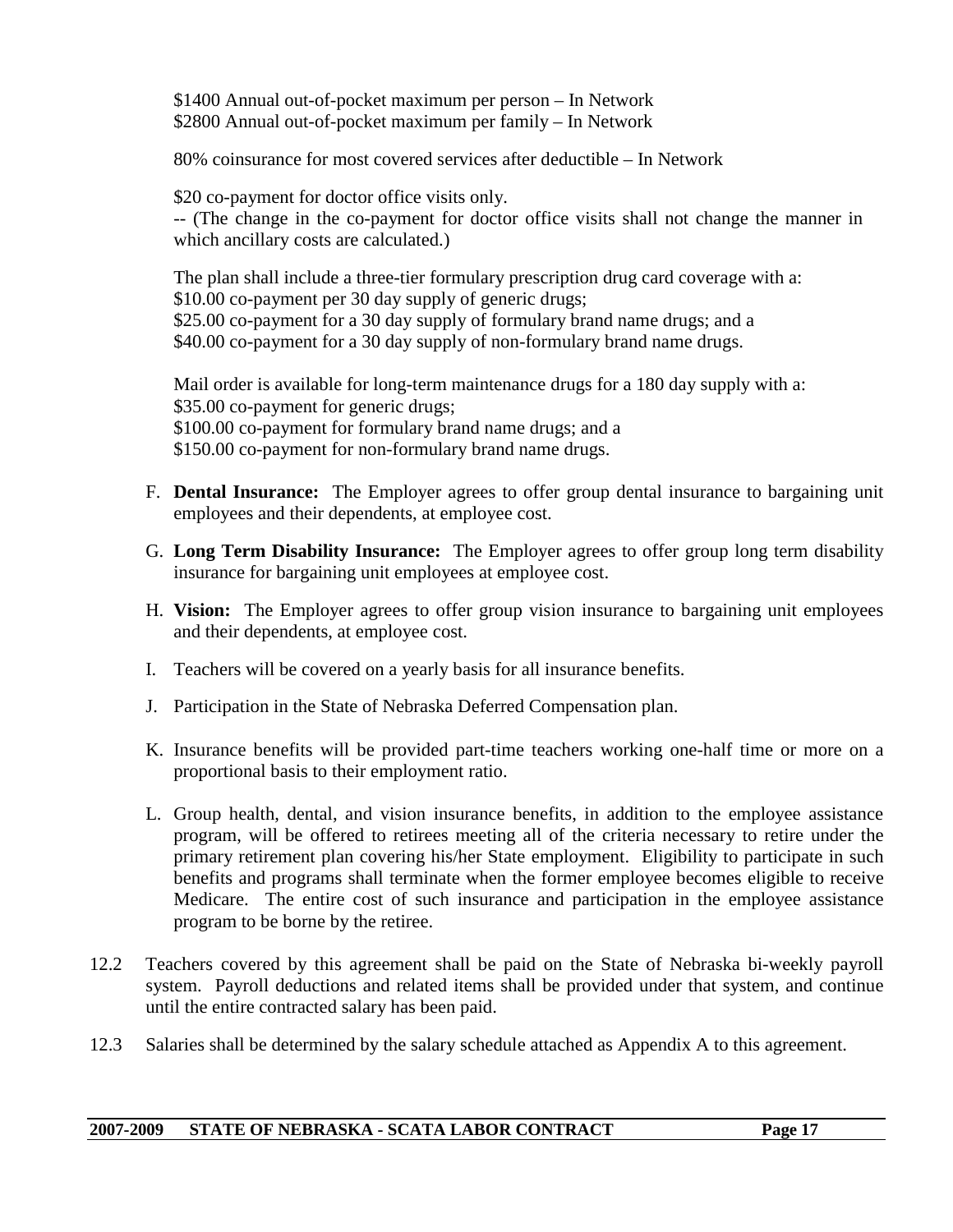- 12.4 Placement on the salary schedule shall be in accordance with each teacher's degree level and years of experience as of the beginning of each school year.
- 12.5 Teachers shall advance vertically one (1) step on the schedule for the completion of one (1) year of service. Teachers may move no more than three (3) lanes horizontally during the term of this contract.
- 12.6 Teachers shall earn credit for advancing horizontally on the schedule for successful completion of any of the following:
	- a. Graduate hours directly related to their teaching assignment.
	- b. Graduate hours taken as a result of a recommendation by their immediate supervisor.
	- c. Any hours toward an additional endorsement related to their teaching assignment.
	- d. Any hours which have received prior written approval by the teacher's immediate supervisor.
- 12.7 To qualify for horizontal advancement on the schedule during each year of this contract teachers must notify their supervisors by June 1 of their intent to move, with verification of successful completion of the hours by the beginning of the following school year. Grade slips shall be considered acceptable verification.
- 12.8 Teachers shall be given up to twelve years credit for successful teaching experience when initially hired by the State.
- 12.9 Tuition Assistance: Teachers enrolled in courses of instruction directly related to their work may be reimbursed up to 100 percent of tuition costs upon approval of the appropriate Administrator.
- 12.10 **Professional Development Program.** Teachers will be provided a Professional Development Program, at HRC, LRC and BSDC, which will be defined as assistance for graduate level courses that are directly related to serving the needs of a teacher's current student population and are not offered during non-work times or any other time during the year. The course must be approved by his/her supervisor. This program allows the individual facility to provide the 75% tuition reimbursement following the policy guidelines for tuition assistance and for the teacher to attend the class during work time.

# **ARTICLE 13 - ANTI - DISCRIMINATION**

- 13.1 The provisions of this Agreement shall be applied to all employees in the bargaining unit without discrimination as to protected age, sex, marital status, race, color, creed, national origin, handicap, or political affiliation. Each of the parties hereto recognize their individual responsibilities under this paragraph and agree to fulfill those responsibilities.
- 13.2 In recognition of the American with Disabilities Act (ADA), it shall not be considered to be a violation of this contract for the Employer to take such action as is necessary to make reasonable accommodations for the known disability of an employee.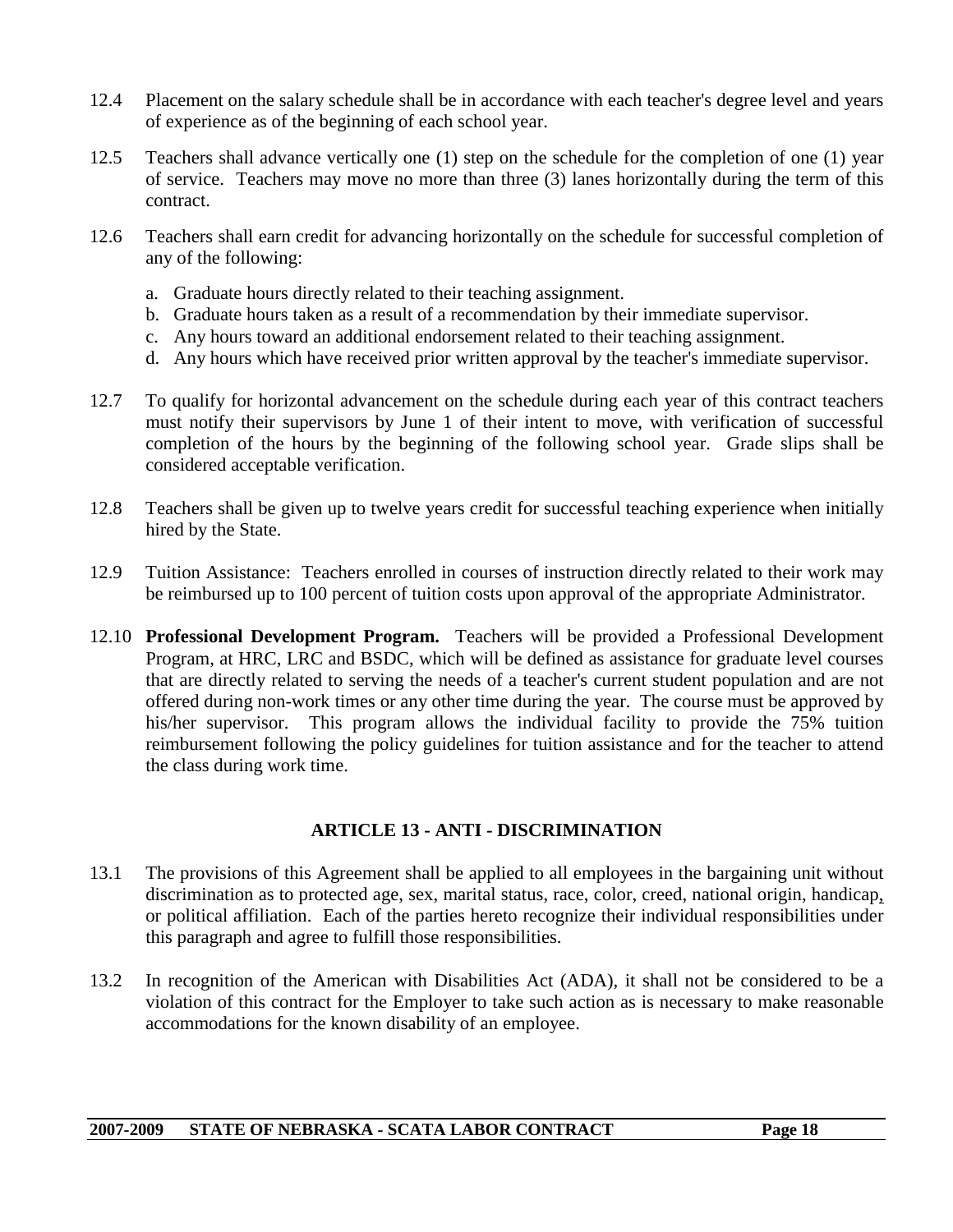In witness whereof, the parties hereto have set their hands this  $9H_4$  day of *Manch*, 2007.

FOR THE ASSOCIATION:

Marlene Wehrbein, Chief Negotiator State Code Agency Teachers Association

Clint Witte, Member State Code Agency Teachers Association

 $\mathbb{A}\mathbb{C}$ ranni renves Dianne Springer, Member State Code Agency Teachers Association

miter Tarden

Jennifer Harden, Member State Code Agency Teachers Association

Cindy Hanquist, Member State Code Agency Teachers Association

lene Drees

 $Q_{AD}$ 

Darlene Drees, Member State Code Agency Teachers Association

Scott Gregory, Member State Code Agency Teachers Association

Ilene Anson, Member State Code Agency Teachers Association FOR THE STATE:

Dave Heineman, Governor State of Nebraska

William J. Wood, Chief Negotiator State of Nebraska

Gail A. Brolliar, Administrative Assistant State of Nebraska

\* Ms. Hanquist and Mr. Gregory were in agreement, but were not available for signature.

 $281$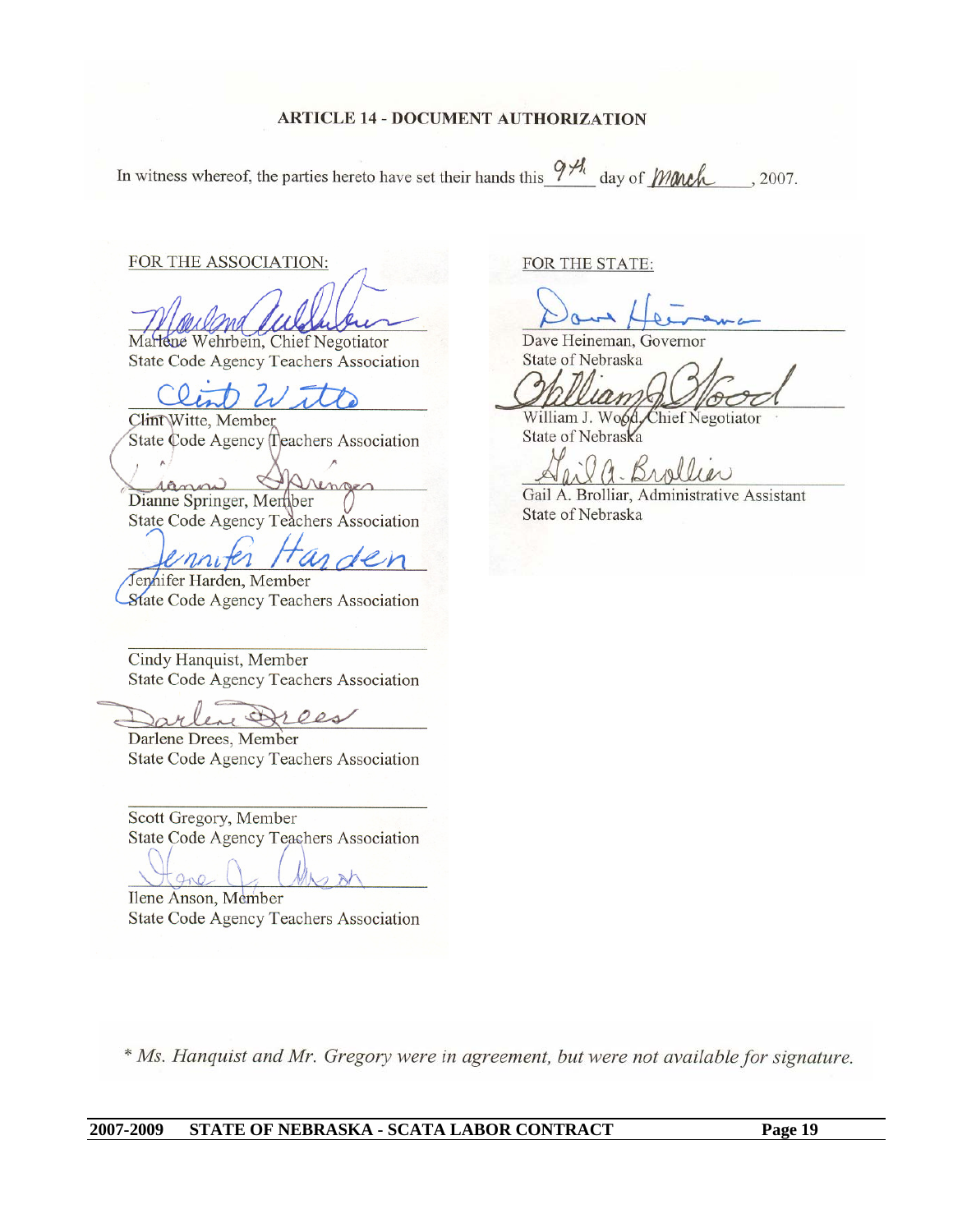|                | APPENDIX A TEACHERS 2007-2008 SALARY SCHEDULE |                  |                  |                                  |                                                             |                                    |                  |                       |
|----------------|-----------------------------------------------|------------------|------------------|----------------------------------|-------------------------------------------------------------|------------------------------------|------------------|-----------------------|
| Step           | <b>BA</b>                                     |                  |                  |                                  | BA+9 BA+18 BA+27 BA+36/MA MA+9 MA+18 MA+36                  |                                    |                  |                       |
| 1              | 1.00<br>\$28,073                              | 1.04<br>\$29,196 | 1.08             |                                  | $1.12$ $1.16$ $1.20$<br>\$30,319 \$31,442 \$32,565 \$33,688 |                                    | 1.24<br>\$34,811 | 1.28<br>\$35,933      |
| $\overline{2}$ | 1.04<br>\$29,196                              | 1.08<br>\$30,319 | \$31,442         |                                  | $1.12$ $1.16$ $1.20$ $1.24$<br>\$32,565 \$33,688 \$34,811   |                                    | 1.28<br>\$35,933 | 1.32<br>\$37,056      |
| 3              | 1.08<br>\$30,319                              | \$31,442         | \$32,565         | \$33,688                         | 1.12 1.16 1.20 1.24 1.28 1.32                               | \$34,811 \$35,933                  | \$37,056         | 1.36<br>\$38,179      |
| $\overline{4}$ | 1.12<br>\$31,442                              | 1.16<br>\$32,565 | \$33,688         | \$34,811                         | 1.20 1.24 1.28 1.32 1.36<br>\$35,933                        | \$37,056                           | \$38,179         | 1.40<br>\$39,302      |
| 5              | 1.16<br>\$32,565                              | 1.20<br>\$33,688 | \$34,811         | \$35,933                         | 1.24 1.28 1.32 1.36<br>\$37,056                             | \$38,179                           | \$39,302         | 1.40 1.44<br>\$40,425 |
| 6              | 1.20<br>\$33,688                              | 1.24<br>\$34,811 | \$35,933         | \$37,056                         | 1.28 1.32 1.36 1.40<br>\$38,179                             | \$39,302                           | \$40,425         | 1.44 1.48<br>\$41,548 |
| $\tau$         | 1.24<br>\$34,811                              | \$35,933         | \$37,056         | \$38,179                         | 1.28 1.32 1.36 1.40 1.44                                    | \$39,302 \$40,425                  | \$41,548         | 1.48 1.52<br>\$42,671 |
| 8              | 1.28<br>\$35,933                              | 1.32<br>\$37,056 | 1.36<br>\$38,179 | 1.40<br>\$39,302                 | 1.44<br>\$40,425                                            | 1.48<br>\$41,548                   | 1.52<br>\$42,671 | 1.56<br>\$43,794      |
| 9              |                                               |                  | 1.40<br>\$39,302 | 1.44<br>\$40,425                 | \$41,548                                                    | 1.48 1.52<br>\$42,671              | 1.56<br>\$43,794 | 1.60<br>\$44,917      |
| 10             |                                               |                  |                  | 1.44 1.48<br>$$40,425$ $$41,548$ |                                                             | $1.52$ $1.56$<br>\$42,671 \$43,794 | 1.60<br>\$44,917 | 1.64<br>\$46,040      |
| 11             |                                               |                  |                  |                                  | $1.52 \t1.56 \t1.60$<br>\$42,671 \$43,794 \$44,917 \$46,040 |                                    | 1.64             | 1.68<br>\$47,163      |
| 12             |                                               |                  |                  |                                  | 1.56 1.60 1.64 1.68<br>\$43,794 \$44,917 \$46,040 \$47,163  |                                    |                  | 1.72<br>\$48,286      |
| 13             |                                               |                  |                  |                                  | 1.64<br>\$46,040                                            | 1.68<br>\$47,163                   | 1.72<br>\$48,286 | 1.76<br>\$49,408      |
| 14             |                                               |                  |                  |                                  | 1.68<br>\$47,163                                            | 1.72<br>\$48,286                   | 1.76<br>\$49,408 | 1.80<br>\$50,531      |
| 15             |                                               |                  |                  |                                  | 1.72<br>\$48,286                                            | 1.76<br>\$49,408                   | 1.80<br>\$50,531 | 1.84<br>\$51,654      |
| 16             |                                               |                  |                  |                                  |                                                             | 1.80<br>\$50,531                   | 1.84<br>\$51,654 | 1.88<br>\$52,777      |
| 17             |                                               |                  |                  |                                  |                                                             |                                    | 1.88<br>\$52,777 | 1.92<br>\$53,900      |
| 18             |                                               |                  |                  |                                  |                                                             |                                    |                  | 1.96<br>\$55,023      |
| 2007-2009      | STATE OF NEBRASKA - SCATA LABOR CONTRACT      |                  |                  |                                  |                                                             |                                    | Page 20          |                       |